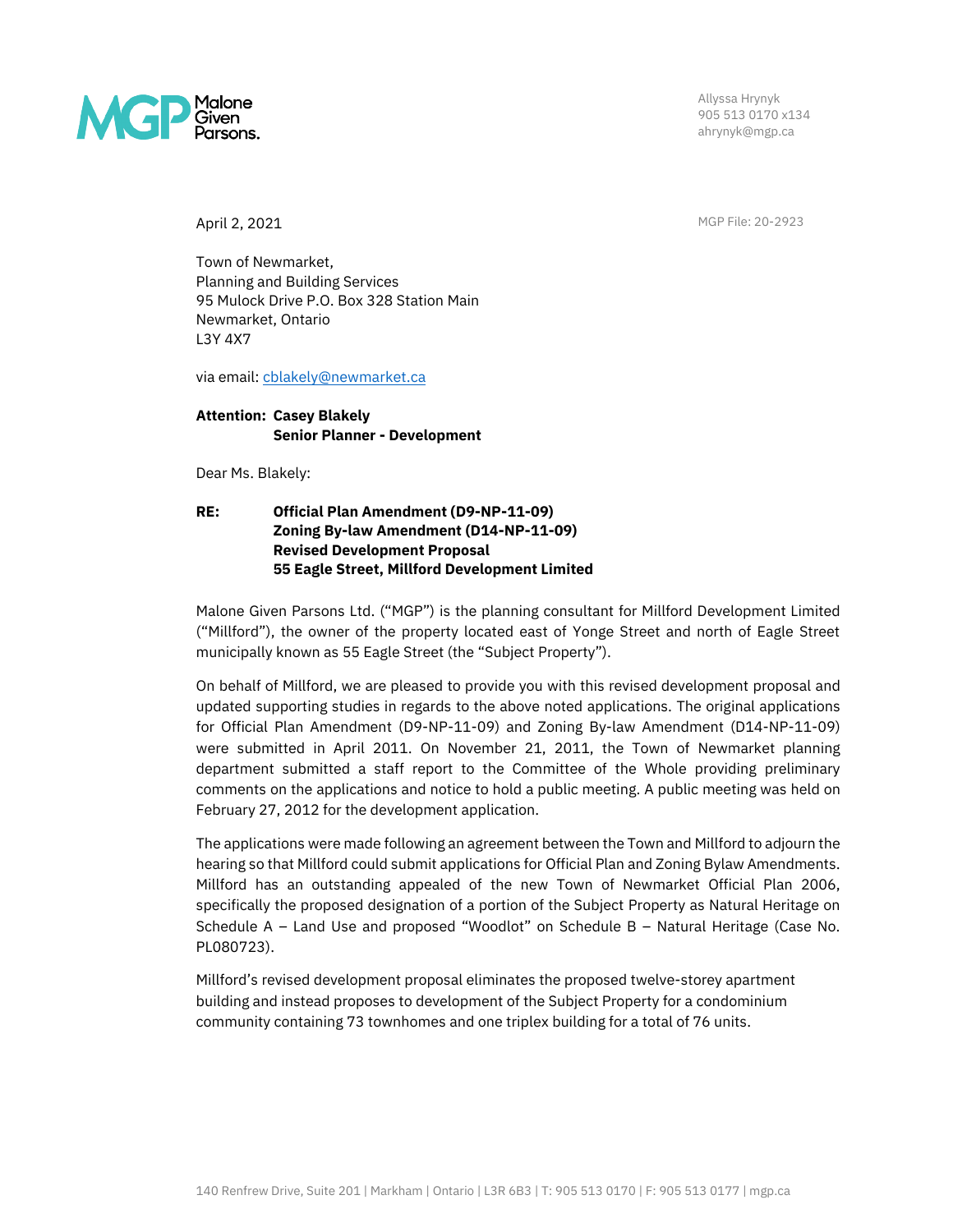As advised by the Town of Newmarket in its letter dated September 25, 2019 and subsequent email correspondence, the following materials are submitted in support of the revised development proposal:

- 1) Planning Justification Report by Malone Given Parsons Ltd. (April 1, 2021);
- 2) Revised Conceptual Site Plan (February 2, 2021);
- 3) Environmental Impact Study (+ Tree Compensation Plan) by Geoprocess (April 1, 2021);
- 4) Transportation Impact Study by Nextrans Consulting Engineers (February 2021);
- 5) Source Water Protection Risk Assessment and Risk Management Plan by Soil Engineers Limited (February 5, 2021);
- 6) Water Balance Assessment by Soil Engineers Limited (July 15, 2020);
- 7) Geotechnical Letter of Opinion by Soil Engineers Limited (September 25, 2020);
- 8) Revised Functional Servicing and Stormwater Management Report, prepared by Masongsong Associates Engineering Limited (March 2021);
- 9) Entry into the Ontario Public Register of Archaeological Reports, prepared by the Ministry of Tourism, Culture, and Sport (August 15, 2012);
- 10) Phase 1 Environmental Site Assessment by Soil Engineers Limited (September 25, 2020);
- 11) Phase 2 Environmental Site Assessment by Soil Engineers Limited (February 4, 2021);
- 12) Noise Feasibility Study by HGC Engineering (February 19, 2021);
- 13) Conceptual Landscape Plans, by JDB Associates Ltd. (April 1, 2021); and,
- 14) Photometric Plan by Datom Group Ltd. (August 5, 2020).

I have also attached to this cover letter a comment matrix indicating how the outstanding comments have been address per the request in the September 25, 2019 letter. However, because of the revised development proposal and new updated supporting studies, many of the comments are out of date or no longer applicable and the supporting studies should be reviewed in their entirety.

Copies of the revised Draft Official Plan Amendment and revised Draft Zoning Bylaw Amendment are included with this resubmission.

Per the direction of Town staff, only digital copies of the re-submission materials are being provided at this time. Hard copies can be made available upon request.

We look forward to working through the approvals process with the Town and resolving the outstanding appeals. Should you have any questions or require any additional information, please contact me at 905.513.0170 x 134.

Yours very truly, Malone Given Parsons Ltd.

rumik

**Allyssa Hrynyk, MCIP, RPP, AICP, MUDS** Senior Planner and Urban Designer

#### Attachment

cc. Frank Orsi, Millford Development Limited Mark Flowers, Davies Howe LLP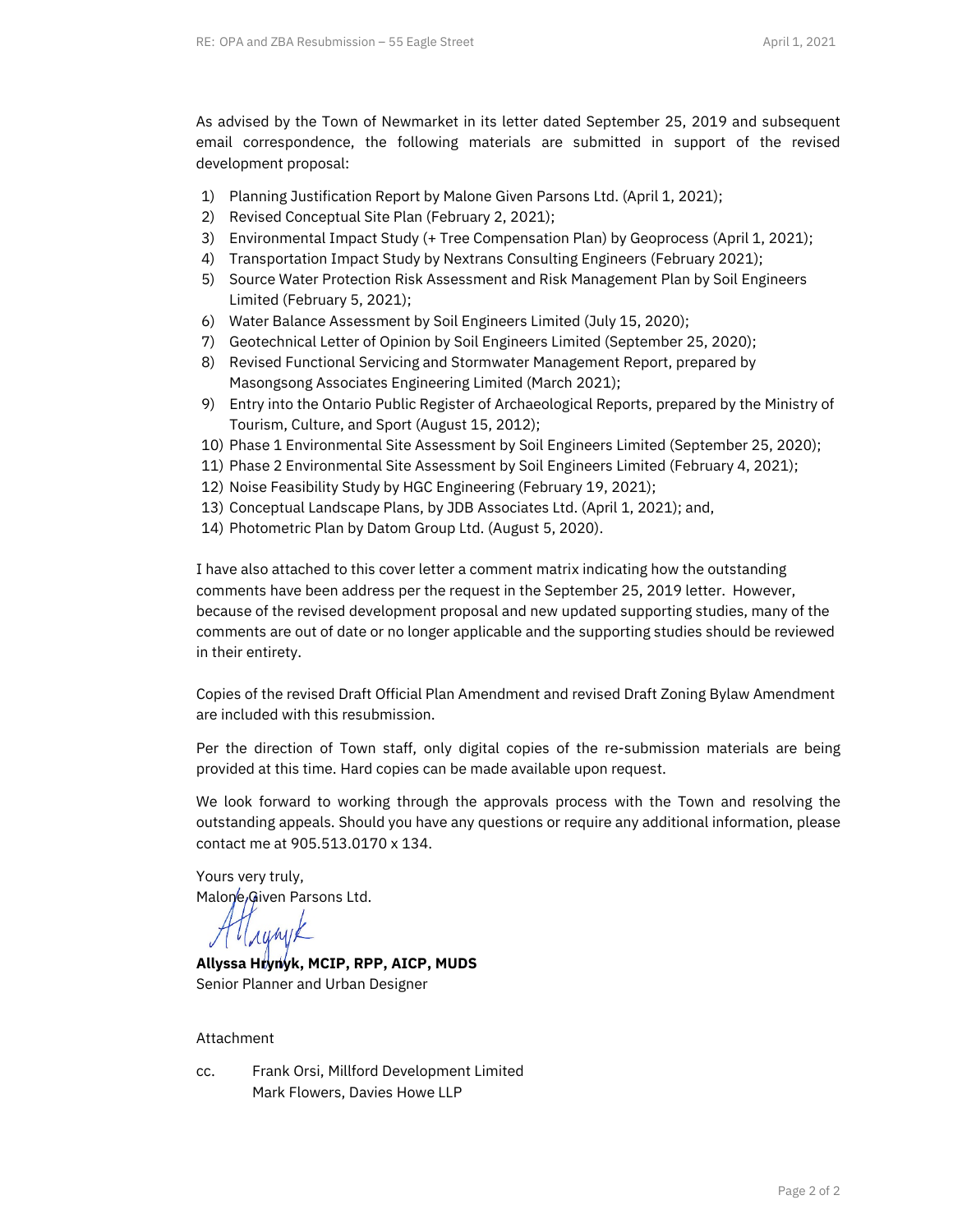

# **Official Plan Amendment (D9-NP-11-09) Zoning By-law Amendment (D14-NP-11-09) 55 Eagle Street, Town of Newmarket**

# **ATTACHMENT 1 Response to Comments on 2011 Application Revised Development Proposal April 1, 2021**

| #  | <b>Comment</b>                                                                                                                                                                                                                                                                                                                                                                                                                                                                                                                                                                                                                                                                                                      |         | <b>Response</b>                                                                                                                                                             |
|----|---------------------------------------------------------------------------------------------------------------------------------------------------------------------------------------------------------------------------------------------------------------------------------------------------------------------------------------------------------------------------------------------------------------------------------------------------------------------------------------------------------------------------------------------------------------------------------------------------------------------------------------------------------------------------------------------------------------------|---------|-----------------------------------------------------------------------------------------------------------------------------------------------------------------------------|
|    | <b>Community Services/Planning &amp; Building Services Report - Planning 2011-46</b><br>Dated: November 21, 2011                                                                                                                                                                                                                                                                                                                                                                                                                                                                                                                                                                                                    |         |                                                                                                                                                                             |
| 1. | The application will be required to address the<br>appropriateness of the existing designation and justify<br>the change in designation from "Natural Heritage<br>System" to "Provincial Growth Centre" and "Emerging<br>Residential".                                                                                                                                                                                                                                                                                                                                                                                                                                                                              | $\circ$ | See Planning Justification Report by Malone<br>Given Parsons, April 2021                                                                                                    |
| 2. | Justification is required to demonstrate that the removal<br>of the Natural Heritage System designation is<br>appropriate. As addressed in the Peer Review<br>Comments section of this report, staff and the Town's<br>Ecological consultant do not support the proposed<br>compensation identified above. The proposed<br>landscaping does not represent appropriate<br>compensation for the loss of the Natural Heritage<br>System. The areas identified within the valley lands are<br>lands that are currently designated and zoned as part of<br>the Town's Open Space System and therefore is not<br>accepted as compensation without enhancement of the<br>ecological values of the Natural Heritage System. | $\circ$ | See Environmental Impact Statement by<br>GeoProcess April 2021.                                                                                                             |
| 3. | Section 4.4 of the Official Plan establishes the following<br>densities within the Yonge-Davis Provincial Growth<br>Centre. However, Section 4.4.3 provides that increased<br>densities from those identified above may be permitted<br>through a zoning by-law amendment, provided<br>supporting studies ae submitted that demonstrate that<br>the proposed development will not create an<br>unacceptable level of traffic, will be compatible with the<br>existing surrounding development and in conformity with<br>the intent of the applicable provisions of the Official<br>Plan.                                                                                                                            | $\circ$ | No longer applicable as revised<br>development proposal does not include<br>apartment or propose the redesignation of a<br>portion of the Subject Lands to Urban<br>Centre. |
| 4. | In addition to the general policies of the Urban Centres,<br>there are a number of other Official Plan policies that                                                                                                                                                                                                                                                                                                                                                                                                                                                                                                                                                                                                | $\circ$ | See Planning Justification Report by Malone<br>Given Parsons, April 2021                                                                                                    |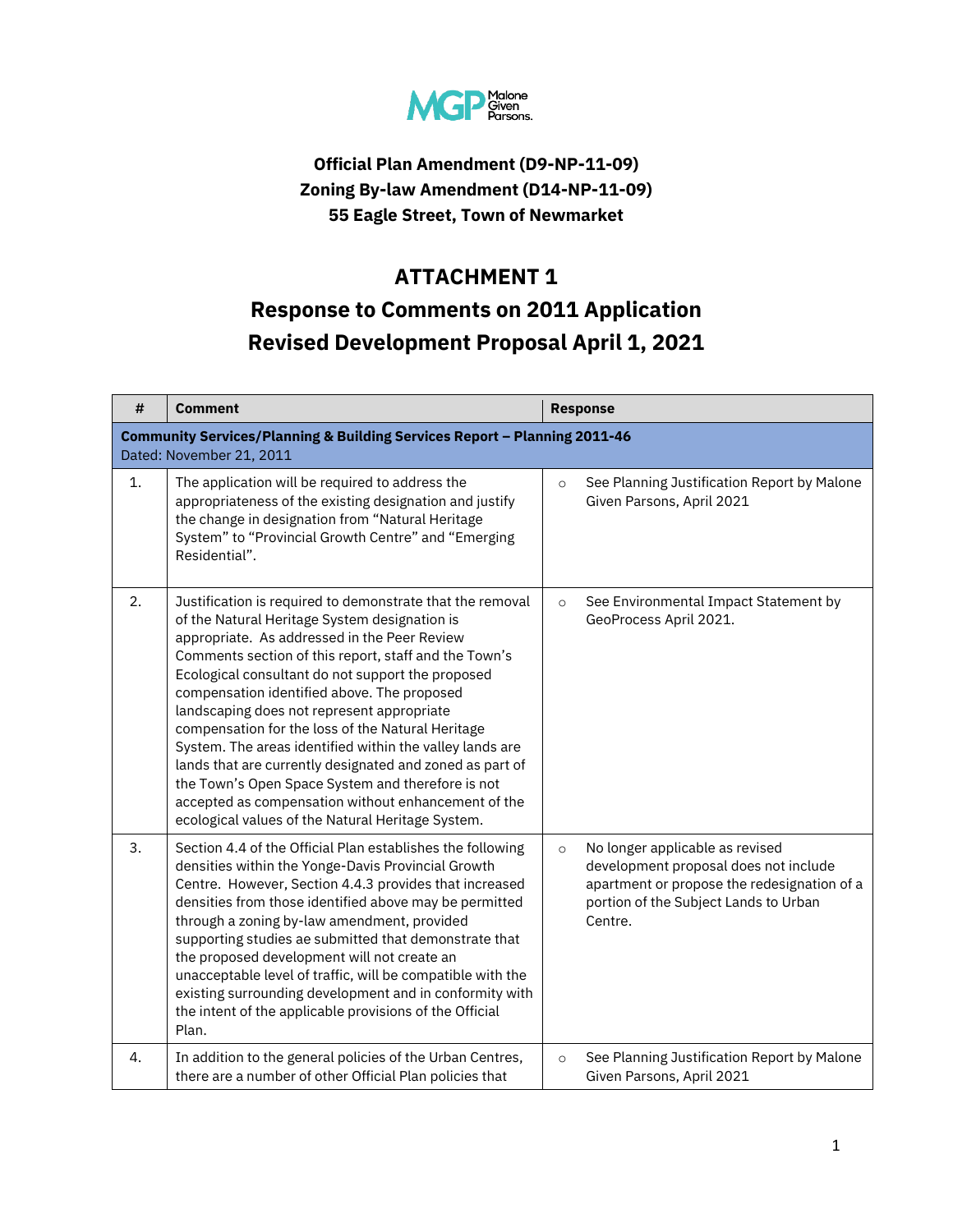| #  | <b>Comment</b>                                                                                                                                                                                                                                                                                                                                                                                                                                                                                                                                                                                                                                                                                                                                                                                                                                                                                                                                                                                                                                                                     | <b>Response</b>                                                                                                                                                                        |
|----|------------------------------------------------------------------------------------------------------------------------------------------------------------------------------------------------------------------------------------------------------------------------------------------------------------------------------------------------------------------------------------------------------------------------------------------------------------------------------------------------------------------------------------------------------------------------------------------------------------------------------------------------------------------------------------------------------------------------------------------------------------------------------------------------------------------------------------------------------------------------------------------------------------------------------------------------------------------------------------------------------------------------------------------------------------------------------------|----------------------------------------------------------------------------------------------------------------------------------------------------------------------------------------|
|    | apply to the consideration for the form and function of<br>the proposed amendment application, including:<br>Section 3.10.2 - Affordable Housing;<br>Section 12.0 - Urban Design and Compatibility<br>$\overline{\phantom{0}}$<br>Policies (including but not limited to urban<br>design principles, vehicular and pedestrian<br>connectivity, common areas, safety,<br>sustainability in design, transit amenities, and<br>urban centre character);<br>Section 12.3 - Energy Efficiencies and<br>-<br>Sustainability policies<br>Section 16.1.6 Recreational needs and park<br>-<br>dedication; and<br>Section 10.4 - Contaminated Lands policy due<br>-<br>to the identification of past contaminating<br>activity on and adjacent to the site<br>The above is not meant to be an exhaustive list of the<br>provisions of the Official Plan, but aims to illustrate the<br>main considerations.                                                                                                                                                                                  |                                                                                                                                                                                        |
| 5. | The subject property is designated "Urban Area" in the<br>Region of York Official Plan. The determination of the<br>extent of the "Regional Centre" designation is left to the<br>Local Official Plans. The proposed amendment, if<br>approved, would result in the inclusion of the subject<br>property within the Regional Centre designation. The<br>Regional Centre encourages higher density, compact,<br>and transit supportive development with a FSI of 2.5.<br>The intent of the Regional Plan would be met by the<br>proposed application.                                                                                                                                                                                                                                                                                                                                                                                                                                                                                                                               | No longer applicable as revised<br>$\circ$<br>development proposal does not include<br>apartment or propose the redesignation of a<br>portion of the Subject Lands to Urban<br>Centre. |
| 6. | The subject lands are schematically within the<br>Newmarket Urban Growth Centre as illustrated in the<br>provincial document "Size and Location of Urban Growth<br>Centres in the Greater Golden Horseshoe". However, the<br>Growth Plan requires that the extent of the Urban<br>Growth centre is the responsibility of the local<br>municipality to be delineated in local Official Plans. The<br>proposed amendments would result in the inclusion of<br>the subject property in the Newmarket Urban Growth<br>Centre.<br>The Growth Plan requires a minimum density of 200<br>residents and jobs per gross hectare within the Urban<br>Growth Centre. This application proposes a density of<br>189 persons per hectare. The Growth Plan provision of<br>200 persons and jobs per hectare is intended to be<br>calculated over the gross area of the Provincial Urban<br>Centre and therefore when the density of the subject<br>property is combined with other densities within the<br>Urban Centre, it will contribute to the overall density<br>target of the Growth Plan. | No longer applicable as revised<br>$\circ$<br>development proposal does not include<br>apartment or propose the redesignation of a<br>portion of the Subject Lands to Urban<br>Centre. |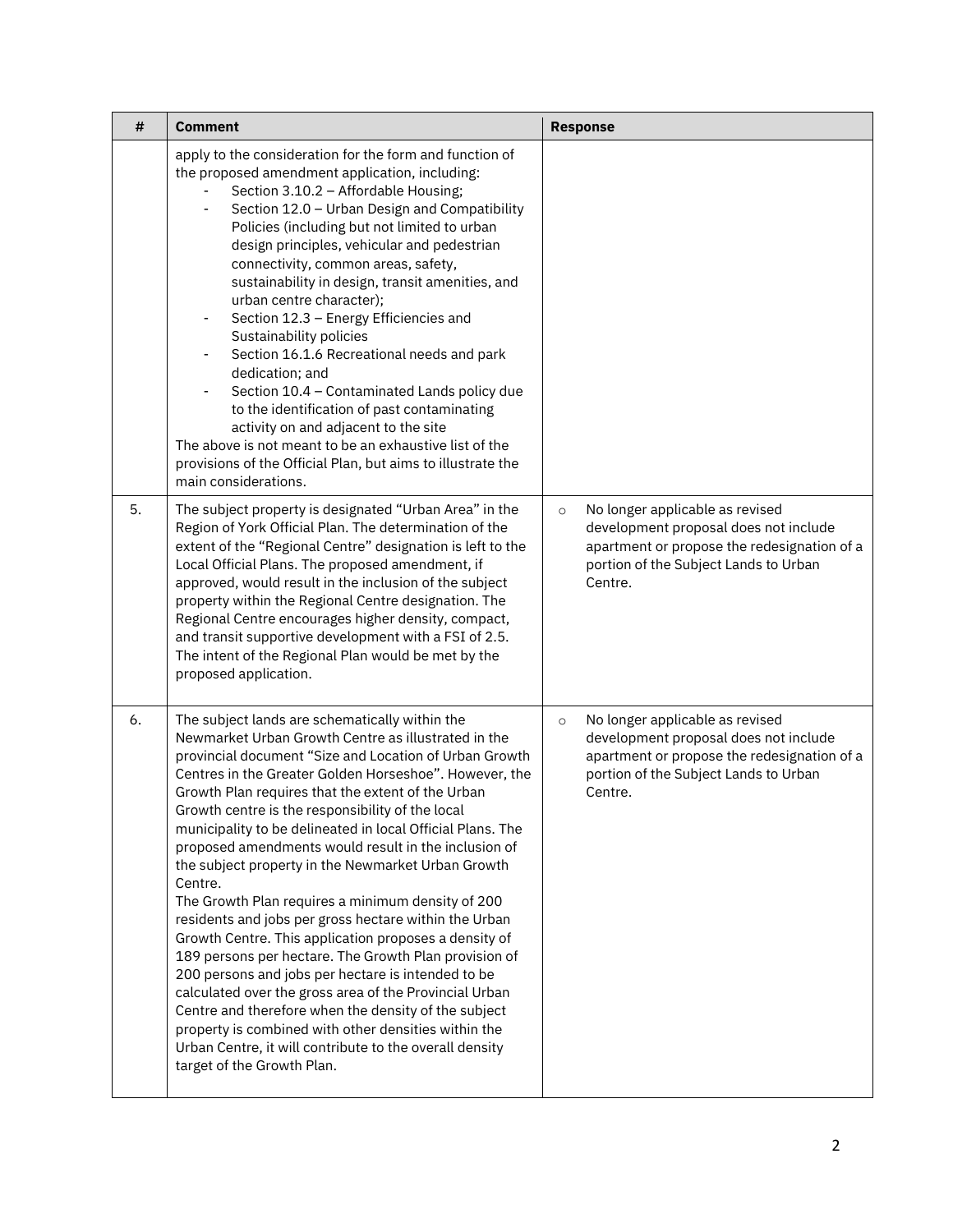| #   | <b>Comment</b>                                                                                                                                                                                                                                                                                                                                                                                                                                                                                                                                                                                                                                                                                                                                                                                                                                                   | <b>Response</b>                                                                                                                                                                        |
|-----|------------------------------------------------------------------------------------------------------------------------------------------------------------------------------------------------------------------------------------------------------------------------------------------------------------------------------------------------------------------------------------------------------------------------------------------------------------------------------------------------------------------------------------------------------------------------------------------------------------------------------------------------------------------------------------------------------------------------------------------------------------------------------------------------------------------------------------------------------------------|----------------------------------------------------------------------------------------------------------------------------------------------------------------------------------------|
| 7.  | The proposed application is impacted by a number of<br>provisions including Section 1.1 Management and<br>Directing Land Use to Achieve Efficient Development and<br>Land Use Patterns, Section 1.4 Housing, Section 2.2<br>Water with respect to protecting the quality and quantity<br>of municipal drinking water, and Section 1.8 Energy and<br>Air Quality with respect to promotion of alternative and<br>renewable energy. Subject to the issues below,<br>consistency with the PPS is expected to be achievable.                                                                                                                                                                                                                                                                                                                                         | See Planning Justification Report by Malone<br>$\circ$<br>Given Parsons, April 2021                                                                                                    |
| 8.  | The re-designation of the Natural Heritage System to<br>permit the proposed development will be required to be<br>justified, and any removal will require compensation for<br>the loss to the satisfaction of the Town. The<br>recommendations of Brent Tegler, Applied Ecologist,<br>North South Environmental Inc. are summarized in the<br>Peer Review comments section of this report.                                                                                                                                                                                                                                                                                                                                                                                                                                                                       | See Environmental Impact Statement by<br>$\circ$<br>GeoProcess, March 2021.                                                                                                            |
| 9.  | The Yonge-Davis Provincial Urban Growth Centre is<br>intended to be a focal point for development and is<br>planned to achieve a minimum density of 200 persons<br>and jobs per ha by 2031 or earlier. The proposed density<br>would contribute to the density provisions for the Urban<br>Growth Centre of a minimum of 200 persons and jobs<br>per ha. The Urban Centres are intended to "encourage a<br>balance of high quality commercial, office, institutional,<br>and residential uses" and "exhibit high standards of<br>building design and landscaping". Currently a mix of<br>uses is not proposed and the by-law proposes a R1-T<br>zone which would permit an apartment building to a<br>maximum of 8 stories and an FSI of 1.85. A site specific<br>zoning by-law amendment is however being requested<br>to permit 12 stories and an FSI of 2.06. | No longer applicable as revised<br>$\circ$<br>development proposal does not include<br>apartment or propose the redesignation of a<br>portion of the Subject Lands to Urban<br>Centre. |
| 10. | Phase 1 and a "Limited" Phase 2 Environmental Site<br>Assessment were prepared. Since the application is<br>requesting a zoning to a more sensitive land use, a<br>Record of Site Condition will be required for the<br>proposed zoning and may be subject to the lifting of a<br>"H" Holding Zone in accordance with the provisions of<br>the Official Plan.                                                                                                                                                                                                                                                                                                                                                                                                                                                                                                    | Phase 1 and Phase 2 ESA (February 4,<br>$\circ$<br>2021) by Soil Engineers submitted with the<br>revised development proposal and conclude<br>the soil are suitable for development.   |
| 11. | The property is within 200 m of two municipal<br>production wells and the two year time travel zone. The<br>proposed application will need to demonstrate that the<br>proposed use, including any necessary construction and<br>short and long term dewatering, will not pose a risk to<br>the quality and quantity of existing and future water<br>supplies.                                                                                                                                                                                                                                                                                                                                                                                                                                                                                                    | See new Source Water Protection Risk<br>$\circ$<br>Assessment and Risk Management Plan by<br>Soil Engineers dated February 2021<br>No impacts identified<br>$\circ$                    |
| 12. | The Newmarket Plan, the Regional Plan, and the PPS<br>required that affordable and or special needs housing be<br>provided. The application will be required to address<br>affordable housing.                                                                                                                                                                                                                                                                                                                                                                                                                                                                                                                                                                                                                                                                   | See Planning Justification Report by Malone<br>$\circ$<br>Given Parsons, April 2021                                                                                                    |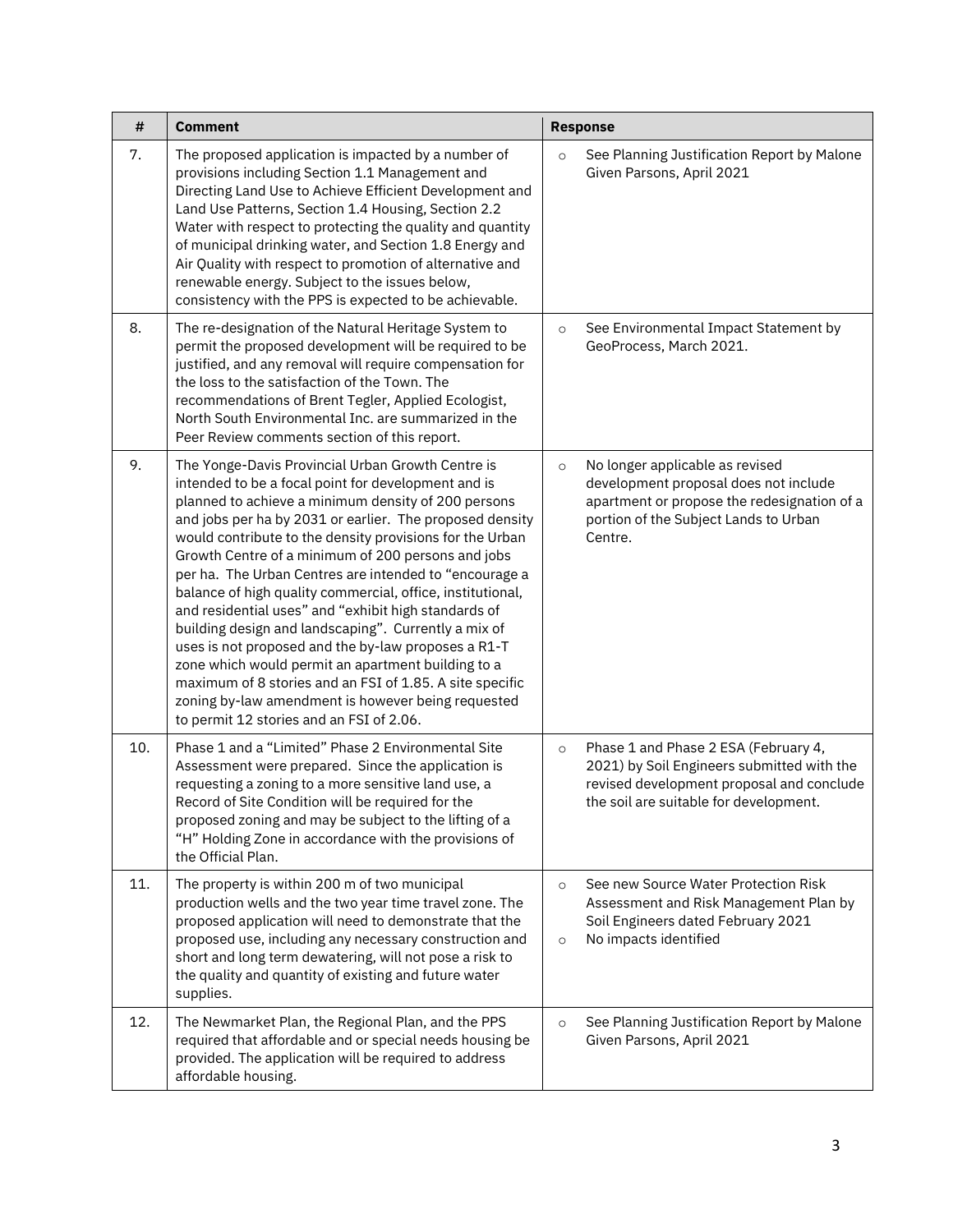| #       | <b>Comment</b>                                                                                                                                                                                                                                                                                                                                                                                                                                                                                                                                                                                                                                                                                                                                                                                                                                                 | <b>Response</b>                                                                                                                                                                 |
|---------|----------------------------------------------------------------------------------------------------------------------------------------------------------------------------------------------------------------------------------------------------------------------------------------------------------------------------------------------------------------------------------------------------------------------------------------------------------------------------------------------------------------------------------------------------------------------------------------------------------------------------------------------------------------------------------------------------------------------------------------------------------------------------------------------------------------------------------------------------------------|---------------------------------------------------------------------------------------------------------------------------------------------------------------------------------|
| 13.     | The Planning Justification Report has not addressed the<br>sustainability provisions of the Official Plans or the PPS.<br>It is anticipated that these provisions will be addressed<br>by the applicant.                                                                                                                                                                                                                                                                                                                                                                                                                                                                                                                                                                                                                                                       | See Planning Justification Report by Malone<br>$\circ$<br>Given Parsons, April 2021<br>See FSR by Mansongsong, March 2021<br>$\circ$                                            |
| 14.     | The need for a Phase 2 Archaeological Assessment has<br>yet to be resolved.                                                                                                                                                                                                                                                                                                                                                                                                                                                                                                                                                                                                                                                                                                                                                                                    | Ministry wrote in 2012 that no Phase 2 is<br>$\circ$<br>required.                                                                                                               |
| 15.     | Confirmation of top of bank and slope stability will<br>required confirmation from the LSRCA.                                                                                                                                                                                                                                                                                                                                                                                                                                                                                                                                                                                                                                                                                                                                                                  | See 2012 LSRCA letter confirming the limits<br>$\circ$<br>and slope stability.                                                                                                  |
| 16.     | Confirmation that site access and internal turning radius<br>can accommodate fire and other emergency services                                                                                                                                                                                                                                                                                                                                                                                                                                                                                                                                                                                                                                                                                                                                                 | Confirmed by the Traffic Impact Study by<br>$\circ$<br>NexTrans, February 2021.                                                                                                 |
| $\circ$ | Departmental and Regional Comments                                                                                                                                                                                                                                                                                                                                                                                                                                                                                                                                                                                                                                                                                                                                                                                                                             |                                                                                                                                                                                 |
| 17.     | <b>Engineering Services</b><br>a) Traffic Review<br>The recommended signal timing adjustment to<br>i.<br>the Eagle and Yonge intersection will require<br>approval from the Region of York.<br>The application is required to demonstrate that<br>ii.<br>there is adequate turning movements for large<br>aerial fire trucks and the Central York Fire<br>Services should be consulted in this regard.<br>The underground parking plan is inadequate,<br>iii.<br>the parking layout must be shown with<br>dimensions and aisles and sparking<br>spaces/ramp and floor plate.<br>iv. Accessibility parking must confirm to the<br>Town's By-law<br>Consideration should be given to providing<br>v.<br>pedestrian connectivity between Avenue Road<br>and Yonge Street.<br>vi. A number of corrections to the Traffic Impact<br>Study were identified by staff. | See Traffic Impact Study by NexTrans,<br>$\circ$<br>February 2021.                                                                                                              |
| 18.     | b) Landscape Design Review<br>Trail connection northwest behind the<br>i.<br>townhomes should connect to the sidewalk<br>west of the most westerly townhomes, in<br>accordance with Town standards<br>Trail connection to Yonge Street should be<br>ii.<br>provided<br>iii. Revise the proposed trail east of the easterly<br>Town homes to meet the Town standards<br>iv. Additional detail is required with respect to<br>plant lists including native plant list for<br>plantings adjacent to trails, as well as<br>landscape construction details, tree protection<br>and silt fencing                                                                                                                                                                                                                                                                     | The NHS may eventually be conveyed to the<br>$\circ$<br>Town and at that time the Town can decide<br>whether to locate trails within the valley<br>land.                        |
| 19.     | c) Phase 1 and 2 Environmental Site Assessment<br>The Phase 1 and 2 Limited Environmental Site<br>i.<br>Assessment will be required to be updated to<br>reflect current applicable laws                                                                                                                                                                                                                                                                                                                                                                                                                                                                                                                                                                                                                                                                        | Phase 1 and Phase 2 ESA (February 4,<br>$\circ$<br>2021) by Soil Engineers submitted with the<br>revised development proposal conclude the<br>soil are suitable for development |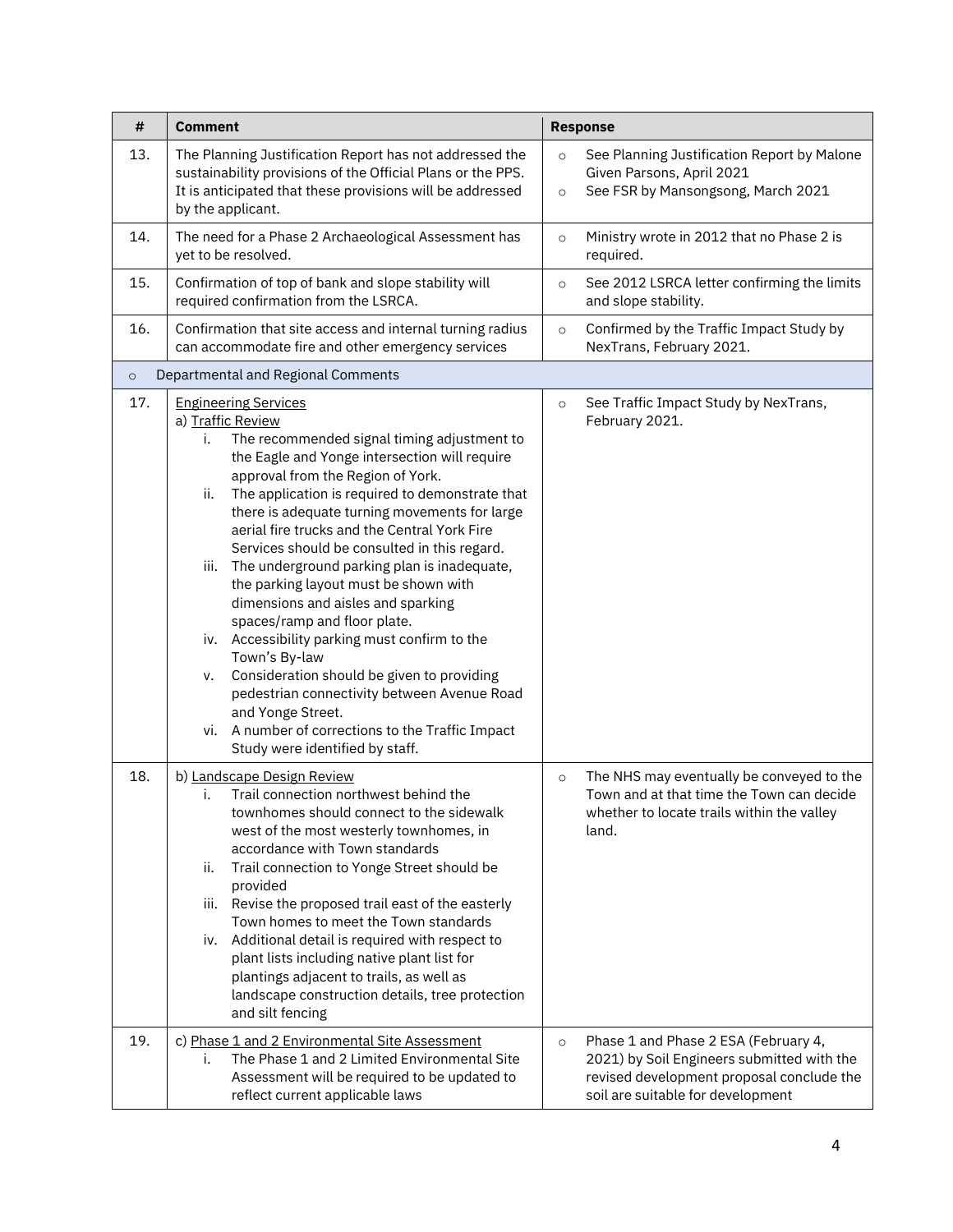| #   | <b>Comment</b>                                                                                                                                                                                                                                                                                                                                                                                                                                                                                                                                                                                                                                                                                                                                                                                                                                                                                                                              | <b>Response</b>                                                                                                                          |
|-----|---------------------------------------------------------------------------------------------------------------------------------------------------------------------------------------------------------------------------------------------------------------------------------------------------------------------------------------------------------------------------------------------------------------------------------------------------------------------------------------------------------------------------------------------------------------------------------------------------------------------------------------------------------------------------------------------------------------------------------------------------------------------------------------------------------------------------------------------------------------------------------------------------------------------------------------------|------------------------------------------------------------------------------------------------------------------------------------------|
|     | Additional testing is required to delineate the<br>ii.<br>vertical and horizontal extent of the<br>groundwater plume.<br>iii. The area north of the Green and Ross property<br>required further investigation and the<br>environmental quality of soil and groundwater<br>reported upon<br>iv. A Record of Site Condition will be required.                                                                                                                                                                                                                                                                                                                                                                                                                                                                                                                                                                                                 |                                                                                                                                          |
| 20. | Region of York<br>a) Regional Official Plan<br>The proposed amendment will assist in ensuring that by<br>2015 and for each year thereafter, the minimum 40%<br>intensification within the built-up area will occur                                                                                                                                                                                                                                                                                                                                                                                                                                                                                                                                                                                                                                                                                                                          | Agreed<br>$\circ$                                                                                                                        |
| 21. | b) Water and Sanitary Sewers<br>Subject to the allocation of water supply and sanitary<br>sewers, the following Regional infrastructure may be<br>required to ensure adequate capacity is available:<br>Yonge, Vandorf, Leslie, Bloomington, Bayview<br>Watermains (estimated completion 2015)<br>Yonge to Woodspring Watermain (estimated<br>completion 2019)<br>Duffin Creek Water Pollution Control Plant<br>-<br>Outfall (estimated completion 2015)<br>Duffin Creek Water Pollution Control Plant<br>Stage 1 and 2 Upgrades and Refurbishing<br>(estimated completion 2016)<br><b>Upper York Sewage Solutions (estimated</b><br>-<br>completion 2018); and<br>Primary Trunk Sewer (estimated completion<br>2021).                                                                                                                                                                                                                      | Noted<br>$\circ$                                                                                                                         |
| 22. | c) Source Water Protection<br>The subject proposal is within the 2 year time of travel<br>zone of two municipal wells (Newmarket Wells 1 and 2)<br>and potential impacts on water quality and quantity due<br>to deep excavation activities that would require<br>dewatering and depressurization is a concern. The<br>Region requires that:<br>A dewatering plan be prepared by a qualifies<br>i.<br>person and submitted to the Region for<br>approval;<br>Prior to adoption of the Official Plan<br>ii.<br>amendment and zoning by-law application, the<br>owner conduct a Risk Assessment and prepare<br>a Conceptual Risk Management Plan for<br>Regional approval, addressing any potential<br>threats to municipal drinking water supplies;<br>The owner be aware that the requirements of<br>iii.<br>the Source Water Protection Plan under the<br>Clean Water Act may impose more stringent<br>requirements once approved in 2013; | See updated report by Soil Engineers -<br>$\circ$<br>Source Water Protection Risk Assessment<br>and Risk Management Plan, February 2021. |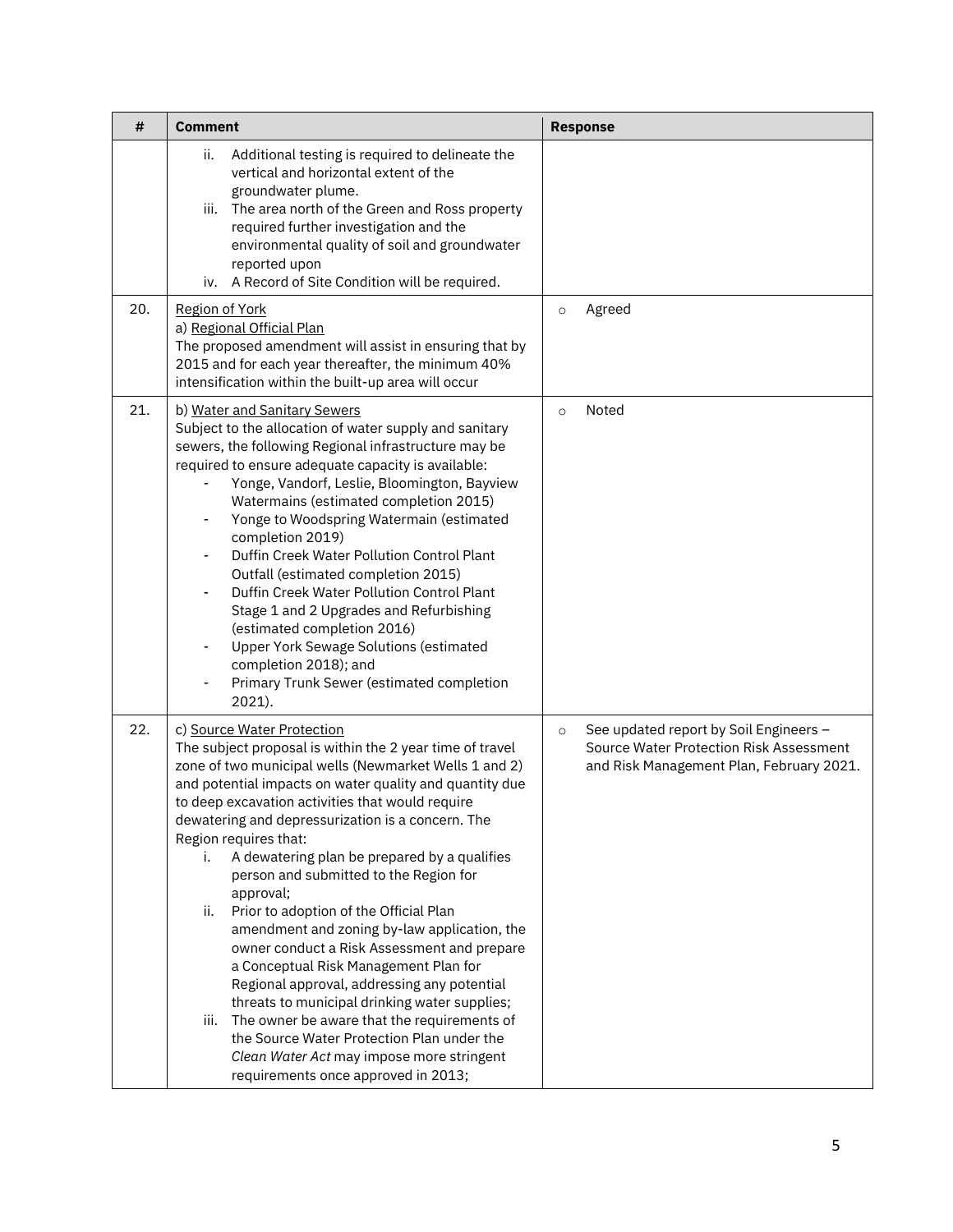| #   | <b>Comment</b>                                                                                                                                                                                                                                                                                                                                                                                                                                                                                                                                                                                                                                                                                           | <b>Response</b>                                                             |
|-----|----------------------------------------------------------------------------------------------------------------------------------------------------------------------------------------------------------------------------------------------------------------------------------------------------------------------------------------------------------------------------------------------------------------------------------------------------------------------------------------------------------------------------------------------------------------------------------------------------------------------------------------------------------------------------------------------------------|-----------------------------------------------------------------------------|
|     | iv. A Detailed Risk Management Plan and<br>associated engineering drawings and a<br>subsurface investigation identifying any<br>dewatering and/or groundwater<br>depressurization impacts and plans prior to<br>Regional consideration of a Site Plan<br>Application;<br>Preliminary conditions for Site Plan approval<br>v.<br>may include the requirement that the Site Plan<br>Agreement include implementation of the<br>recommendations of the Risk Assessment and<br>the securities equivalent to the cost of<br>implementation of the identified<br>recommendations; and agreement to<br>implement the detailed<br>dewatering/depressurization plan, as approved<br>by the Region                 |                                                                             |
| 23. | d) Transportation<br>Development will be required to meet or exceed<br>i.<br>the Region's Transit Oriented Development<br>Guidelines including pedestrian and cycling<br>connections to roadways<br>The owner shall prepare a Transportation<br>ii.<br>Demand Management Plan to the satisfaction of<br>the Region and the Town<br>iii. A concrete pedestrian access should be provide<br>from Building Entrance "A" to the sidewalk and<br>or bus stop location<br>iv. The applicant shall make provision for<br>continuous flow-through circulation for YRT's<br>mobility Plus specialized vehicles.<br>The Region reserves the right to comment further once<br>the required information is provided. | See Traffic Impact Study by NexTrans,<br>$\circ$<br>February 2021.          |
|     | <b>Peer Review Comments</b>                                                                                                                                                                                                                                                                                                                                                                                                                                                                                                                                                                                                                                                                              |                                                                             |
| 24. | North South Environmental:<br>The existing Natural Heritage System on the<br>i.<br>property is appropriately designated in<br>accordance with the criteria of the Newmarket<br>Natural Heritage Pilot Project (2003) that<br>formed the basis for the existing Natural<br>Heritage System in Newmarket                                                                                                                                                                                                                                                                                                                                                                                                   | See Environmental Impact Statement by<br>$\circ$<br>GeoProcess, April 2021. |
| 25. | The compensation proposed by the proponent<br>ii.<br>is not adequate compensation for the loss of<br>the existing Natural Heritage System (tree<br>compensation (32 trees), Landscape planting,<br>and identification of two areas already within<br>the Parks and Open space System in the Town's<br>OP)                                                                                                                                                                                                                                                                                                                                                                                                | See Environmental Impact Statement by<br>$\circ$<br>GeoProcess, April 2021. |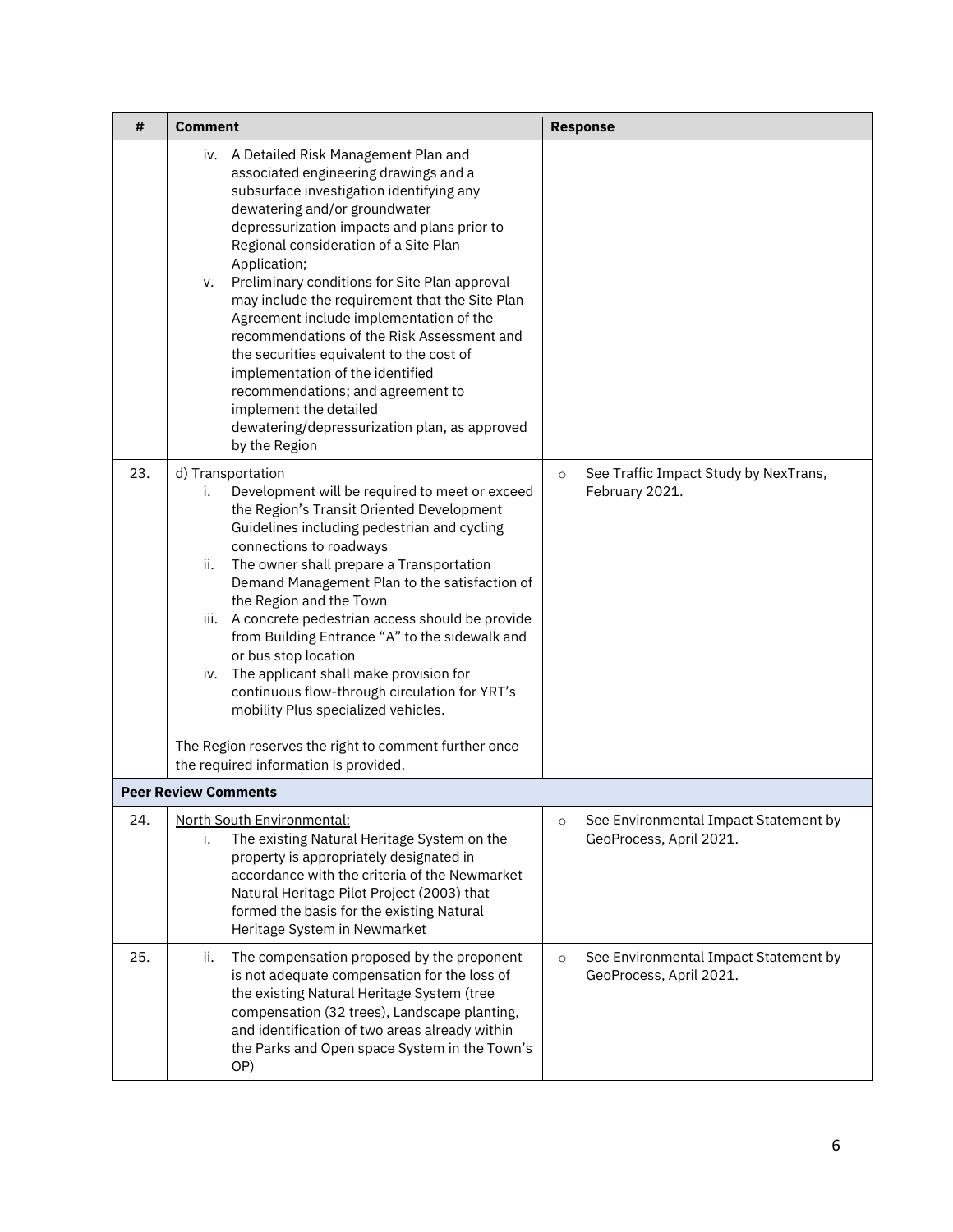| #   | <b>Comment</b>                                                                                                                                                                                                                                                                                                                                                                                                                                                                                                                                                                                                                                                                                                                                                                                                                                                                                                                                                                                                                                                                                                                                                                                                                                                                                                                                                                                                                                                                                                                                                                                                                                                                                                                                                                             | <b>Response</b>                                                             |
|-----|--------------------------------------------------------------------------------------------------------------------------------------------------------------------------------------------------------------------------------------------------------------------------------------------------------------------------------------------------------------------------------------------------------------------------------------------------------------------------------------------------------------------------------------------------------------------------------------------------------------------------------------------------------------------------------------------------------------------------------------------------------------------------------------------------------------------------------------------------------------------------------------------------------------------------------------------------------------------------------------------------------------------------------------------------------------------------------------------------------------------------------------------------------------------------------------------------------------------------------------------------------------------------------------------------------------------------------------------------------------------------------------------------------------------------------------------------------------------------------------------------------------------------------------------------------------------------------------------------------------------------------------------------------------------------------------------------------------------------------------------------------------------------------------------|-----------------------------------------------------------------------------|
| 26. | Ecological compensation for the loss of the<br>iii.<br>Natural Heritage System could be achieved<br>through the implementation of one, or a<br>combination of the following two strategies. The<br>intent is to restore a healthy, self-sustaining<br>natural ecosystem that is, at a minimum, twice<br>the size of the area proposed to be removed<br>from the Natural Heritage System. An Ecological<br>Restoration Plan would be required to be<br>prepared and implemented to the satisfaction<br>of the Town, as follows:<br>Off site Compensation - that an<br>a.<br>ecological Restoration Plan be<br>required for an area that is a minimum<br>of twice the area of the NHS (1 ha) and<br>subject to the approval of the Town.<br>The area for restoration is<br>recommended to be selected by the<br>Town from areas identified as "low<br>functioning" in the Newmarket Natural<br>Heritage Pilot Project.<br>On-site Compensation - an ecological<br>b.<br>Restoration Plan would be required to<br>be prepared for all on-site areas<br>outside the proposed development<br>(e.g. valley lands and buffers) and<br>subject to the approval of the Town.<br>The Restoration Plan, as a minimum,<br>would be required to meet a number of<br>criteria, including: control of invasive<br>species, restoration of native<br>woodlands and ecological diversity<br>within existing plantation areas on site<br>and detailed information on species<br>and planting methods aimed at<br>restoring a functioning ecosystem<br>A combination of off-site and on-site<br>compensation, subject to the approval<br>of the Town.<br>The cost of preparation and implementation of the<br>ecological Restoration Plan would be at the applicant's<br>expense and implemented by the Town. | See Environmental Impact Statement by<br>$\circ$<br>GeoProcess, April 2021. |
| 27. | Aborvalley Urban Forest Co. Inc.<br>Arborvalley review the arborist report submitted with the<br>application and prepared in 2007 and identified<br>numerous deficiencies in the methodology and findings<br>of the report including the following:<br>An updated tree inventory is required and the<br>i.<br>trees should be tagged in the field<br>Numerous existing trees were not identified<br>ii.<br>Undated tree sizes are required<br>iii.                                                                                                                                                                                                                                                                                                                                                                                                                                                                                                                                                                                                                                                                                                                                                                                                                                                                                                                                                                                                                                                                                                                                                                                                                                                                                                                                         | See Environmental Impact Statement by<br>$\circ$<br>GeoProcess, April 2021. |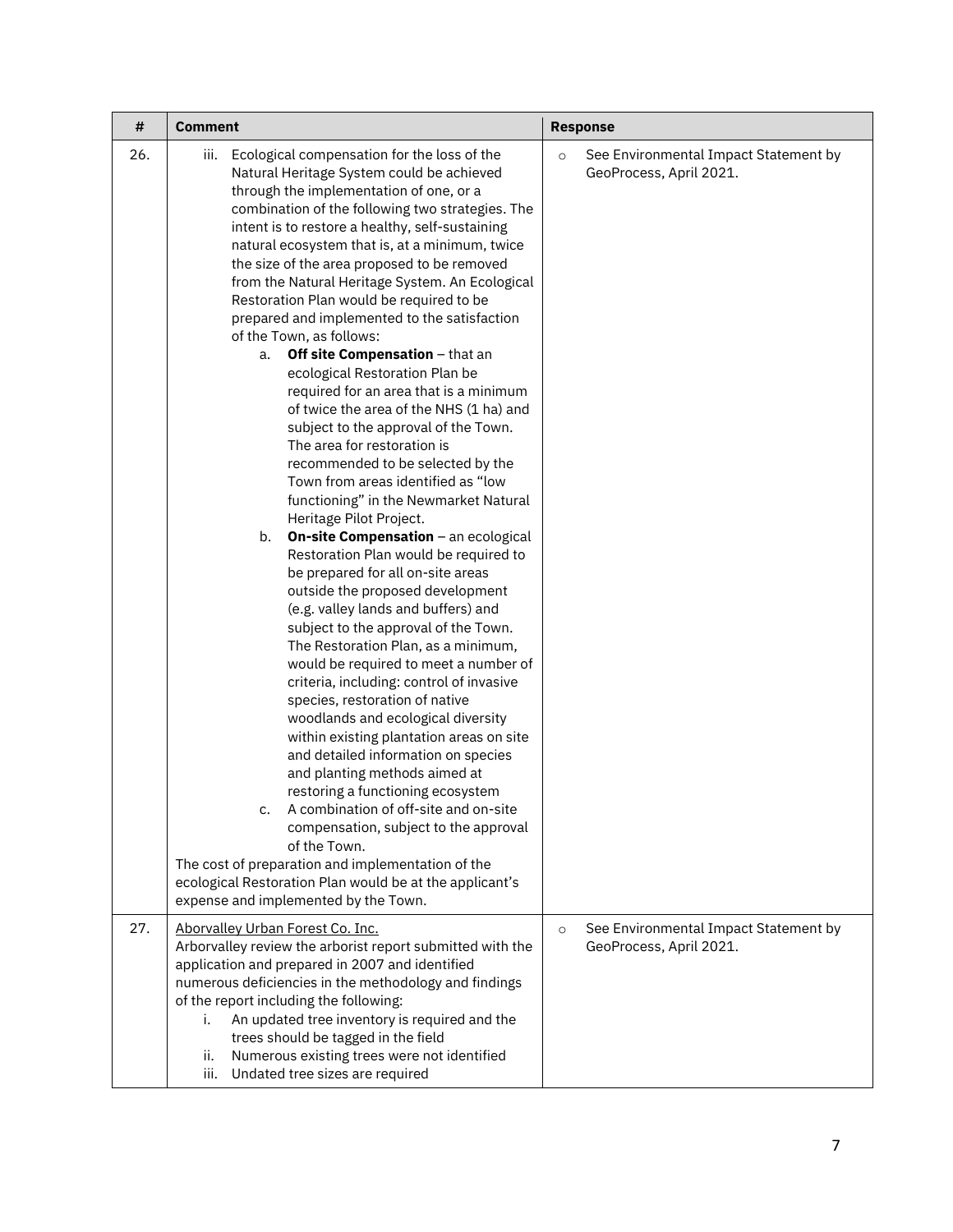| #                  | <b>Comment</b>                                                                                                                                                                                                                                                                                                                                                                                                                                                                                                                                                                                                                                                                                                                                                                                                                                                                                                                                                                                                                                      | <b>Response</b>                                                                                                                                                                                                                      |
|--------------------|-----------------------------------------------------------------------------------------------------------------------------------------------------------------------------------------------------------------------------------------------------------------------------------------------------------------------------------------------------------------------------------------------------------------------------------------------------------------------------------------------------------------------------------------------------------------------------------------------------------------------------------------------------------------------------------------------------------------------------------------------------------------------------------------------------------------------------------------------------------------------------------------------------------------------------------------------------------------------------------------------------------------------------------------------------|--------------------------------------------------------------------------------------------------------------------------------------------------------------------------------------------------------------------------------------|
|                    | Trees on the adjacent properties are require to<br>iv.<br>be inventoried and protective measures<br>identified<br>The property should be searched for butternut<br>v.<br>trees - an endangered species (provincially and<br>nationally)<br>vi. Top of bank required re-staking and existing<br>trees inventoried within the buffer<br>vii. Tree Preservation Plan is required.                                                                                                                                                                                                                                                                                                                                                                                                                                                                                                                                                                                                                                                                      |                                                                                                                                                                                                                                      |
| 28.                | <b>Aiolos Engineering Corporation</b><br>Aiolos Engineering Consultants reviewed the Noise Study<br>and concluded that the nighttime noise levels exceed<br>MOE criteria and that the proposal for ventilation to<br>mitigate the noise is acceptable. However, the noise<br>limits for stationary sources must be confirmed with<br>actual data through a detailed noise study. The proposed<br>2m high acoustical fence to shield the noise from a<br>single receptor on Eagle Street will require confirmation<br>of the noise levels and the effectiveness of the proposed<br>mitigation in a final report.<br>A detailed noise assessment report is require prior to<br>final approval.                                                                                                                                                                                                                                                                                                                                                        | See updated Noise Feasibility Study by HGC<br>$\circ$<br>Engineering dated February 19, 2021                                                                                                                                         |
|                    | <b>Lake Simcoe Region Conservation Authority</b>                                                                                                                                                                                                                                                                                                                                                                                                                                                                                                                                                                                                                                                                                                                                                                                                                                                                                                                                                                                                    |                                                                                                                                                                                                                                      |
| 29.                | <b>Stormwater Management Report</b><br>Detailed comments were provided with respect to<br>numerous technical deficiencies with the Stormwater<br>Management Study and identified the additional<br>information required to be submitted in order to address<br>the suitability of the proposed storm water management<br>plan and proposed site e.g.:<br>A geotechnical report is required to confirm the<br>i.<br>suitability of the proposed site for construction<br>of the stormwater management pond;<br>A phosphorus loading study is required that<br>ii.<br>demonstrated that the proposed stormwater<br>management design conforms to the Lake<br>Simcoe Protection Plan SWM policies.<br>Detailed comments were also provided with respect to<br>the additional requirements to address the detailed<br>design of the stormwater management facility in<br>accordance with the LSRCA Technical Guidelines for<br>Stormwater Management.<br>The top of bank and slope stability have yet to be<br>confirmed by the Conservation Authority. | See FSR by Mansongsong, March 2021<br>$\circ$<br>See Phase 1 and Phase 2 ESA (February 4,<br>$\circ$<br>2021) by Soil Engineers submitted with the<br>revised development proposal conclude the<br>soil are suitable for development |
| <b>Bell Canada</b> |                                                                                                                                                                                                                                                                                                                                                                                                                                                                                                                                                                                                                                                                                                                                                                                                                                                                                                                                                                                                                                                     |                                                                                                                                                                                                                                      |
| 30.                | Bell has indicated that an easement may be required to<br>service the property.                                                                                                                                                                                                                                                                                                                                                                                                                                                                                                                                                                                                                                                                                                                                                                                                                                                                                                                                                                     | Detailed design<br>$\circ$                                                                                                                                                                                                           |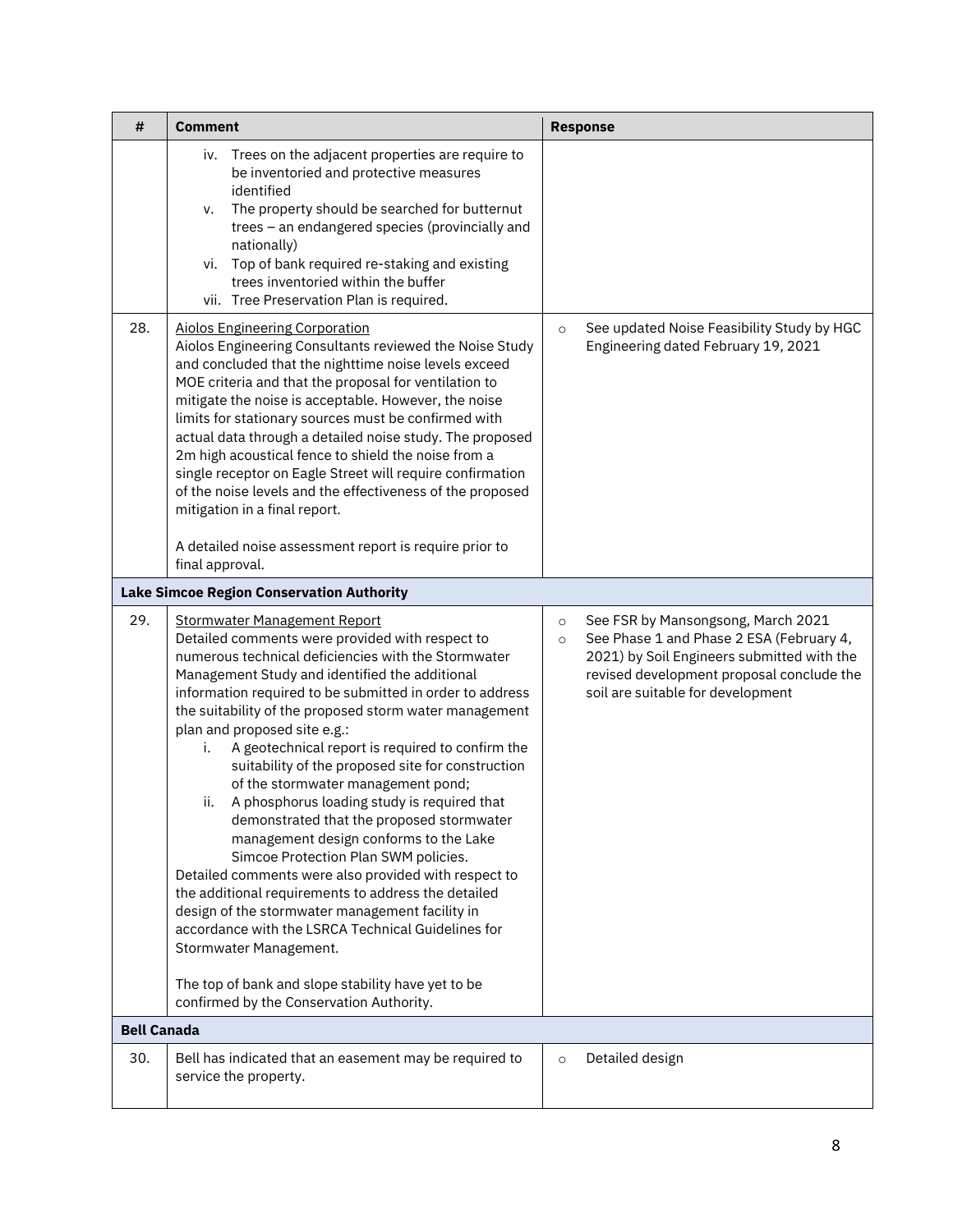| #   | Comment                                                                                                                                                                                                                                                                                                                                                                                                                                                                                                                                                                                                                                                                                                                                                                                                                                                                                                                                                                                                                          | <b>Response</b>                                                                                                                        |  |  |
|-----|----------------------------------------------------------------------------------------------------------------------------------------------------------------------------------------------------------------------------------------------------------------------------------------------------------------------------------------------------------------------------------------------------------------------------------------------------------------------------------------------------------------------------------------------------------------------------------------------------------------------------------------------------------------------------------------------------------------------------------------------------------------------------------------------------------------------------------------------------------------------------------------------------------------------------------------------------------------------------------------------------------------------------------|----------------------------------------------------------------------------------------------------------------------------------------|--|--|
|     | Canada Post                                                                                                                                                                                                                                                                                                                                                                                                                                                                                                                                                                                                                                                                                                                                                                                                                                                                                                                                                                                                                      |                                                                                                                                        |  |  |
| 31. | Canada Post has no objection to the proposed<br>applications and advise that the following conditions<br>should be applied if the application is approved:<br>Delivery to the apartment shall be by means of<br>a)<br>a centralized secure mail receiving area<br>designed in accordance with the Post Delivery<br><b>Standards Manual</b><br>That the following conditions apply to<br>b)<br>Townhomes:<br>That Canada Post be consulted with<br>respect to a suitable location for<br>placement of community mailboxes<br>and that location be identified on<br>appropriate servicing plans<br>The owner agrees to provide the site,<br>and appropriate sidewalk, concrete<br>pad and accessibility provisions in<br>accordance with Canada Post<br>Specifications<br>Appropriate notice and display maps<br>be provided to potential purchasers<br>regarding the location and details<br>regarding the community mailboxes<br>Town of Newmarket Engineering Services - M. O'Brien, Senior Engineering Development Coordinator | Noted where applicable.<br>$\circ$<br>High Rise Apartment no longer proposed.<br>$\circ$<br>Conditions applied at site plan<br>$\circ$ |  |  |
|     | Dated: June 2, 2011<br><b>Functional Servicing and Stormwater Management Report</b>                                                                                                                                                                                                                                                                                                                                                                                                                                                                                                                                                                                                                                                                                                                                                                                                                                                                                                                                              |                                                                                                                                        |  |  |
| 32. | The Functional Servicing and Stormwater Management<br>Report prepared by Masongsong Associates Engineering<br>Limited and dated March 2011 was submitted in support<br>of the application. Based on the review of the report, it is<br>anticipated that the proposed sanitary and existing water<br>services will function adequately for the proposed use. A<br>detailed review of the servicing proposed for the<br>property, shall be conducted at the time of the property<br>owner submits for Site Plan Agreement.                                                                                                                                                                                                                                                                                                                                                                                                                                                                                                         | Noted.<br>$\circ$<br>See FSR by Mansongsong, March 2021<br>$\circ$                                                                     |  |  |
|     | <b>Traffic Review</b>                                                                                                                                                                                                                                                                                                                                                                                                                                                                                                                                                                                                                                                                                                                                                                                                                                                                                                                                                                                                            |                                                                                                                                        |  |  |
| 33. | With respect to the general traffic related matter, the<br>Senior Transportation Coordinator reviewed the<br>submitted Traffic Impact Study prepared by Genivar<br>Consultants and dated March 2011. Comments are as<br>follows:<br>Page 9: Correction: The Eagle Street road<br>$\bullet$<br>allowance is planned to be 26 m. Also note that<br>the posted speed on Carol, Sandford, Dixon,<br>and Donlin is 40 km/h.                                                                                                                                                                                                                                                                                                                                                                                                                                                                                                                                                                                                           | See Traffic Impact Study by NexTrans,<br>$\circ$<br>February 2021.                                                                     |  |  |
| 34. | Page 25: Correction: The planned widening of<br>$\bullet$<br>Yonge Street is for 4 travel lanes plus two                                                                                                                                                                                                                                                                                                                                                                                                                                                                                                                                                                                                                                                                                                                                                                                                                                                                                                                         | Acknowledged<br>$\circ$                                                                                                                |  |  |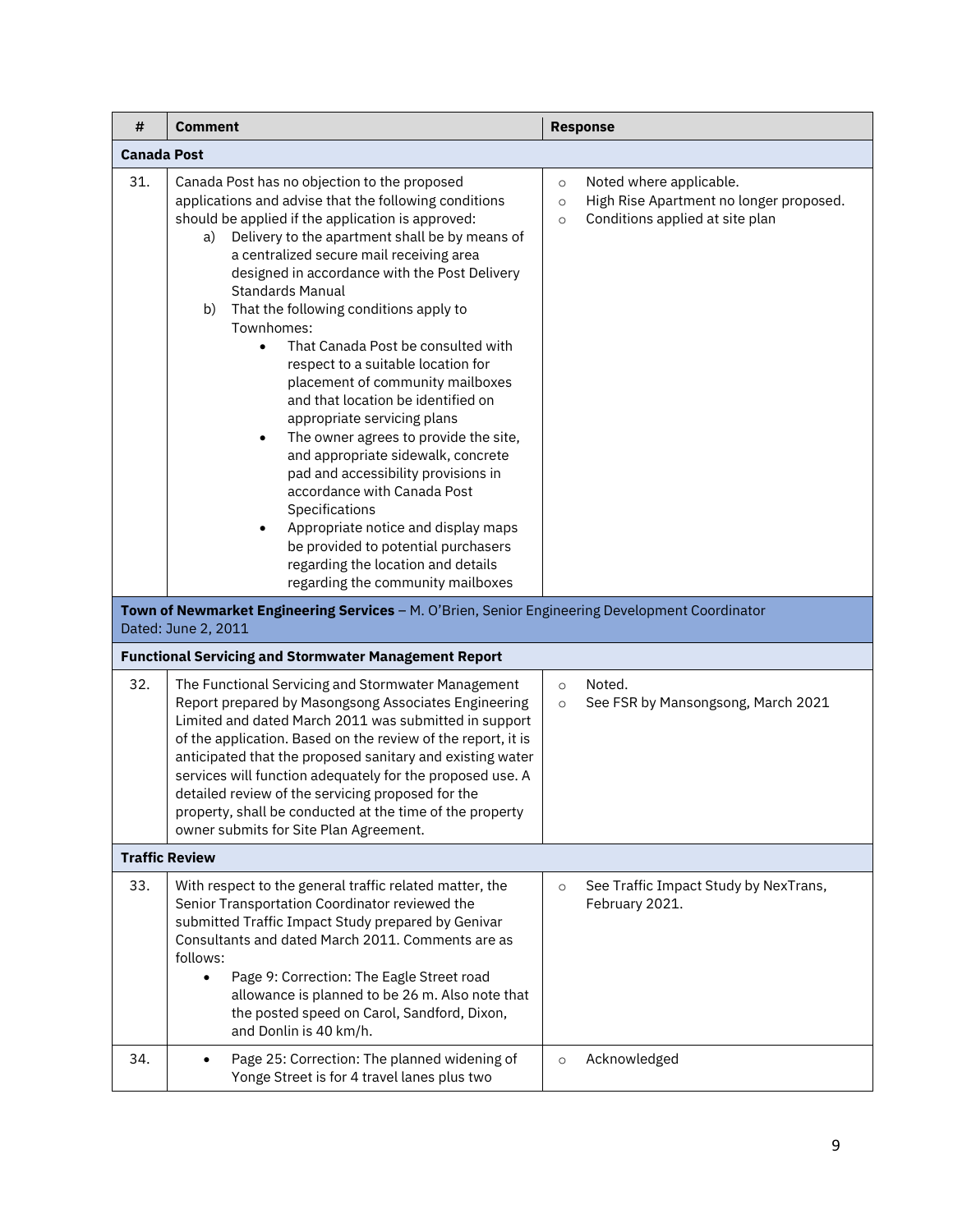| #   | <b>Comment</b>                                                                                                                                                                                                                                                                                                                                                                                                                                                                                                                                                                                                                                                                                                                            | <b>Response</b>                                                                                                                                          |
|-----|-------------------------------------------------------------------------------------------------------------------------------------------------------------------------------------------------------------------------------------------------------------------------------------------------------------------------------------------------------------------------------------------------------------------------------------------------------------------------------------------------------------------------------------------------------------------------------------------------------------------------------------------------------------------------------------------------------------------------------------------|----------------------------------------------------------------------------------------------------------------------------------------------------------|
|     | dedicated transit lanes (busway). This<br>correction would not impact the analysis.                                                                                                                                                                                                                                                                                                                                                                                                                                                                                                                                                                                                                                                       |                                                                                                                                                          |
| 35. | Page 29: The recommended signal timing<br>٠<br>adjustments to the Yonge/Eagle intersection<br>must be reviewed and approved by York<br>Region.                                                                                                                                                                                                                                                                                                                                                                                                                                                                                                                                                                                            | Acknowledged<br>$\circ$                                                                                                                                  |
| 36. | Page 43 and Figure 9 and 10: Given that the<br>$\bullet$<br>proposed apartment building is to be 12<br>storeys, the applicant should show the turning<br>movement of the larger aerial fire truck on the<br>plan. It is recommended that the applicant<br>contact the CYFS to determine exact<br>requirements.                                                                                                                                                                                                                                                                                                                                                                                                                            | No longer proposing apartment building.<br>$\circ$                                                                                                       |
| 37. | Further to the above, the Senior Transportation<br>Coordinator reviewed the submitted Site Plan (SP1 -<br>revised February 25, 2011) and Underground Plans (SP2<br>- revised February 25, 2011) and advises the following:<br>The underground plan is inadequate. The<br>parking layout must be shown with dimensions<br>of aisles and parking spaces, and ramp/floor<br>plate slopes.                                                                                                                                                                                                                                                                                                                                                    | No longer proposing underground parking<br>$\circ$                                                                                                       |
| 38. | The proposed parking space for the disabled<br>$\bullet$<br>must conform to the by-law requirements (must<br>be 4.2 m in width)                                                                                                                                                                                                                                                                                                                                                                                                                                                                                                                                                                                                           | Acknowledged.<br>$\circ$                                                                                                                                 |
| 39. | Given the size of the property with the open<br>$\bullet$<br>space area and Avenue Road road allowance<br>and proximity to Yonge Street, some<br>consideration should be given to provide public<br>pedestrian connections from Yonge Street,<br>Eagle Street, and Avenue Road through the<br>open space area                                                                                                                                                                                                                                                                                                                                                                                                                             | The NHS may eventually be conveyed to the<br>$\circ$<br>Town and at that time the Town can decide<br>whether to locate trails within the valley<br>land. |
|     | <b>Landscape Design Review</b>                                                                                                                                                                                                                                                                                                                                                                                                                                                                                                                                                                                                                                                                                                            |                                                                                                                                                          |
| 40. | Our Capital Projects Parks Development Coordinator<br>reviewed the Context Plan, Drawing No. C1, Revision No.<br>2, dated February 25, 2011 in consideration of the<br>proposed landscape design. Comments are as follows:<br>Provide a trail connection north west behind<br>townhomes in buffer zone and connect to<br>sidewalk west of T5, as per Town Standard for<br>trails<br>Provide a trail connection to continue<br>$\bullet$<br>Northwest behind condo exiting west property<br>line for possible future trail connection to Yonge<br>Street<br>Revise proposed trail east of T3 to ensure a 3m<br>$\bullet$<br>wide asphalt trail with 1m grass recovery zone<br>on each side, in accordance with Town<br>Standard for trails | The NHS may eventually be conveved to the<br>O<br>Town and at that time the Town can decide<br>whether to locate trails within the valley<br>land.       |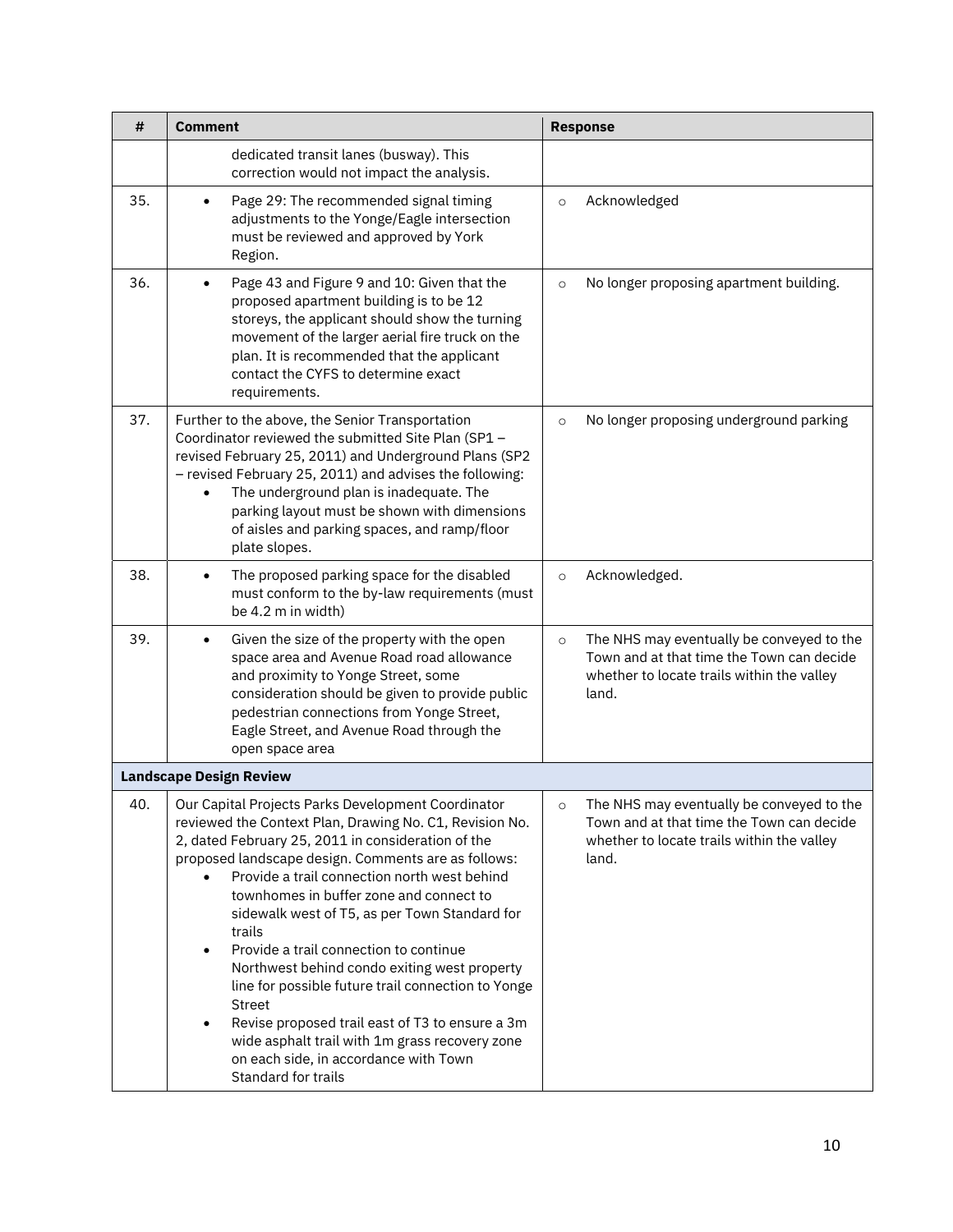| #   | <b>Comment</b>                                                                                                                                                                                                                                                                                                                                                                                                                                                                                                                                                                                                                                                                                                                                                                                                                                                                                                                                                                                                                                                                                                                                                                                                                                                                                                                                                                                                                                                                        | <b>Response</b>                                                                                                                                                                                |
|-----|---------------------------------------------------------------------------------------------------------------------------------------------------------------------------------------------------------------------------------------------------------------------------------------------------------------------------------------------------------------------------------------------------------------------------------------------------------------------------------------------------------------------------------------------------------------------------------------------------------------------------------------------------------------------------------------------------------------------------------------------------------------------------------------------------------------------------------------------------------------------------------------------------------------------------------------------------------------------------------------------------------------------------------------------------------------------------------------------------------------------------------------------------------------------------------------------------------------------------------------------------------------------------------------------------------------------------------------------------------------------------------------------------------------------------------------------------------------------------------------|------------------------------------------------------------------------------------------------------------------------------------------------------------------------------------------------|
|     | Native plant material required along requested<br>$\bullet$<br>trail in buffer zone<br>More information required for further review.<br>Planting plans with corresponding plant list<br>$\bullet$<br>required<br>Landscape/construction details required<br>$\bullet$<br>Tree protection and silt fence control required<br>$\bullet$                                                                                                                                                                                                                                                                                                                                                                                                                                                                                                                                                                                                                                                                                                                                                                                                                                                                                                                                                                                                                                                                                                                                                 |                                                                                                                                                                                                |
|     | <b>Environmental Review</b>                                                                                                                                                                                                                                                                                                                                                                                                                                                                                                                                                                                                                                                                                                                                                                                                                                                                                                                                                                                                                                                                                                                                                                                                                                                                                                                                                                                                                                                           |                                                                                                                                                                                                |
| 41. | <b>Phase I Environmental Site Assessment</b><br>The property owner is required to submit a Phase I ESA<br>dated within the last eighteen months. The Phase I ESA<br>prepared by Mr. Randy Furtado and Mr. Ian Chiu of Soil<br>Engineers Ltd and dated July 31, 2009 is not considered<br>current. The property owner's environmental consulting<br>engineer must provide a new report or update the<br>existing report, in accordance with all applicable<br>governmental laws and regulations. Once received, the<br>report shall be reviewed and comments shall be<br>provided.                                                                                                                                                                                                                                                                                                                                                                                                                                                                                                                                                                                                                                                                                                                                                                                                                                                                                                     | See updated Phase 1 and Phase 2 ESA<br>$\circ$<br>(February 4, 2021) by Soil Engineers<br>submitted with the revised development<br>proposal conclude the soil are suitable for<br>development |
| 42. | Limited Phase II Environmental Site Assessment<br>A Limited Phase II Environmental Site Assessment (Soil<br>Engineers Ltd, Reference No. 0907-E017, dated<br>December 18, 2009) was prepared based on the<br>following concerns:<br>Possible fill of unknown quality in the envelope<br>of the former building located on the subject<br>site;<br>Fill materials of unknown quality previously<br>$\overline{\phantom{0}}$<br>identified in geotechnical investigation;<br>Gas stations located within 300 m of subject<br>$\overline{\phantom{0}}$<br>site:<br>Automotive repair facilities located within 500<br>-<br>m of subject site.<br>Based on the above, two boreholes complete with<br>monitoring wells were advanced and two test pits were<br>excavated on the property. With the exception of<br>Electrical Conductivity (EC) and Sodium Adsorption Ratio<br>(SAR) in soil, laboratory analyses for soil and<br>groundwater determined that the site meets the Ontario<br>Regulation 153/04 Table 1 Full Depth Background Site<br>Condition Standards (Non-agricultural Property Use).<br>The laboratory results for Sample No. 2 in Test Pit (TP)<br>No. TP2 and ES and SAR were 0.665 and 4.46,<br>respectively.<br>Please note that the sediment located in the stream bed<br>was not sampled or analyzed.<br>As a result of the investigation, it appears that the<br>property owner may need to file a Record of Site<br>Condition, in accordance with Section 10.4 | See updated Phase 1 and Phase 2 ESA<br>$\circ$<br>(February 4, 2021) by Soil Engineers<br>submitted with the revised development<br>proposal conclude the soil are suitable for<br>development |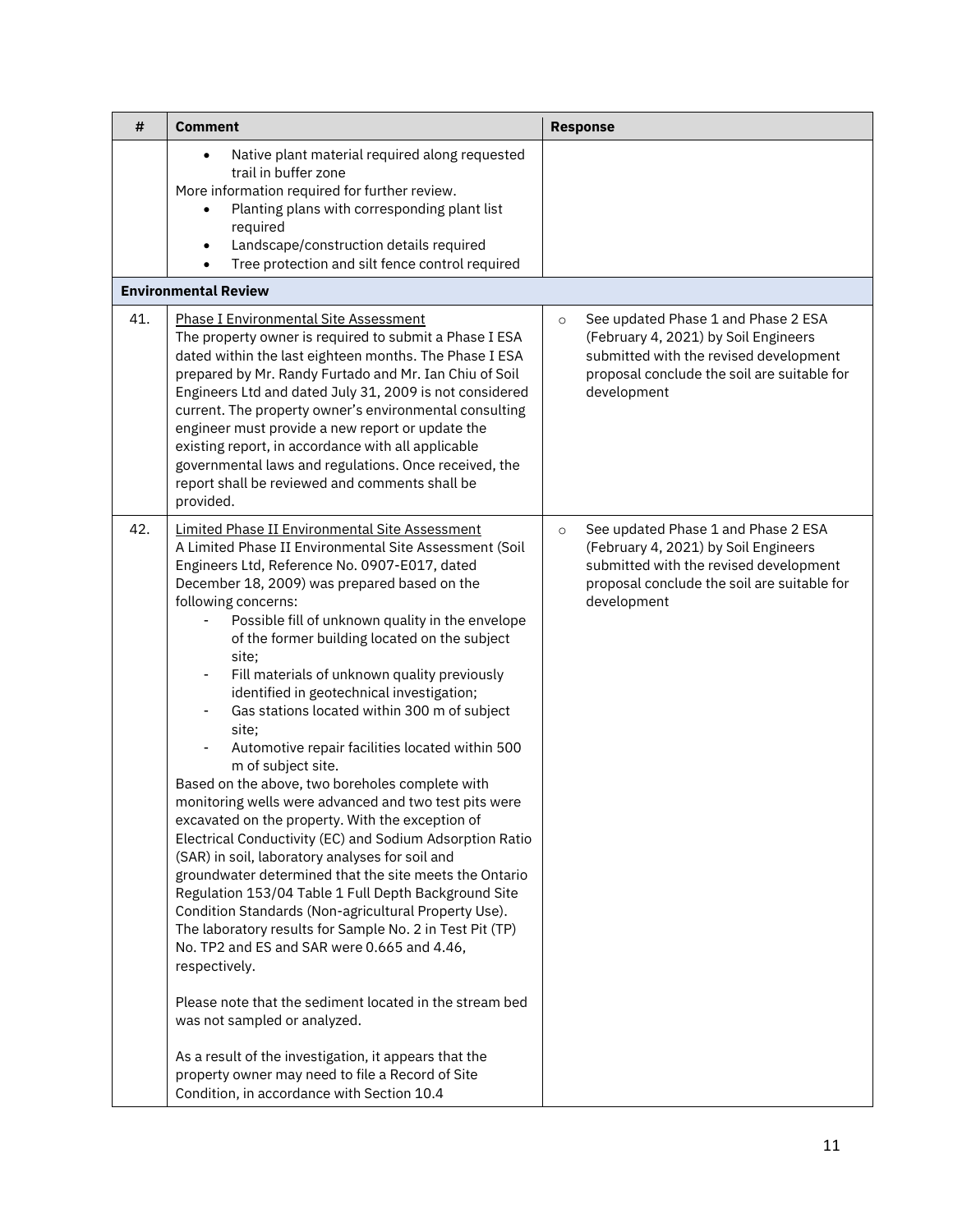| #   | <b>Comment</b>                                                                                                                                                                                                                                                                                                                                                                                                                                                                                                                                                                        | <b>Response</b>                                                                                                                                                                                |
|-----|---------------------------------------------------------------------------------------------------------------------------------------------------------------------------------------------------------------------------------------------------------------------------------------------------------------------------------------------------------------------------------------------------------------------------------------------------------------------------------------------------------------------------------------------------------------------------------------|------------------------------------------------------------------------------------------------------------------------------------------------------------------------------------------------|
|     | (Contaminated Lands) of the Town of Newmarket OP, as<br>amended.                                                                                                                                                                                                                                                                                                                                                                                                                                                                                                                      |                                                                                                                                                                                                |
|     | <b>Geotechnical Investigation</b>                                                                                                                                                                                                                                                                                                                                                                                                                                                                                                                                                     |                                                                                                                                                                                                |
| 43. | A geotechnical investigation was completed in<br>consideration of the proposed development. The<br>Geotechnical Report prepared by Soil Engineers Ltd and<br>dated October 2004 highlighted the results of the<br>investigation. It has been determined that conventional<br>spread and strip footings founded on the native material<br>or engineered fill would serve as a suitable design<br>criteria for the soils encountered during the<br>investigation.                                                                                                                       | Noted.<br>$\circ$                                                                                                                                                                              |
|     | Engineering Services (ESA Comments) - M O'Brien, Senior Engineering Development Coordinator<br>Dated: September 21, 2011                                                                                                                                                                                                                                                                                                                                                                                                                                                              |                                                                                                                                                                                                |
| 44. | Further to your letter dated September 14, 2011<br>regarding additional environmental testing, please note<br>that we have reviewed the Limited Phase II ESA<br>(December 18, 2009) and advise that the data provided<br>to qualify the soil and groundwater located on the<br>subject site is not sufficient.                                                                                                                                                                                                                                                                        | See updated Phase 1 and Phase 2 ESA<br>$\circ$<br>(February 4, 2021) by Soil Engineers<br>submitted with the revised development<br>proposal conclude the soil are suitable for<br>development |
|     | Lake Simcoe Region Conservation Authority - Beverley Booth, Manager of Planning Regulations and Enforcement<br>Dated: March 28, 2011                                                                                                                                                                                                                                                                                                                                                                                                                                                  |                                                                                                                                                                                                |
|     | <b>Stormwater Management Report</b>                                                                                                                                                                                                                                                                                                                                                                                                                                                                                                                                                   |                                                                                                                                                                                                |
| 1.  | Supporting calculations are to included in the SWM<br>report for all modeling parameters (i.e. impervious, CN,<br>Time to peak, etc)                                                                                                                                                                                                                                                                                                                                                                                                                                                  | See FSR by Mansongsong, March 2021<br>$\circ$                                                                                                                                                  |
| 2.  | The Authority prefers Alternate 1. We note that<br>appropriate quality control will be required for Alternate<br>2 for Parcel A (the High rise condo). Please also note the<br>following, should an oil/grit separator (OGS) be proposed<br>for Alternate 2.<br>An OGS must meet the sediment removal<br>a.<br>standards of the New Jersey Department of<br>Environmental Protection (NJDEP)<br>An OGS should not be considered a stand alone<br>b.<br>water quality measure, as these devices do not<br>typically remove Phosphorus or met the<br>Enhanced criteria for TSS removal. | See FSR by Mansongsong, March 2021<br>$\circ$                                                                                                                                                  |
| 3.  | The required LSRCA design Storms for VO2 Hydrological<br>modeling is the 4 hour Chicago distribution and the 12<br>hour SCS Type II distribution. Please refer to the LSRCA<br>Technical Guidelines for Stormwater Management<br>Submissions November 26, 2011. The Authority will also<br>accept the Rational and Modified Rational method for<br>stormwater runoff calculations for small sites (<5 ha).                                                                                                                                                                            | See FSR by Mansongsong, March 2021<br>$\circ$                                                                                                                                                  |
| 4.  | Although we understand that Alternate 2 is not the<br>preferred SWM option for the subject site, the                                                                                                                                                                                                                                                                                                                                                                                                                                                                                  | See FSR by Mansongsong, March 2021<br>$\circ$                                                                                                                                                  |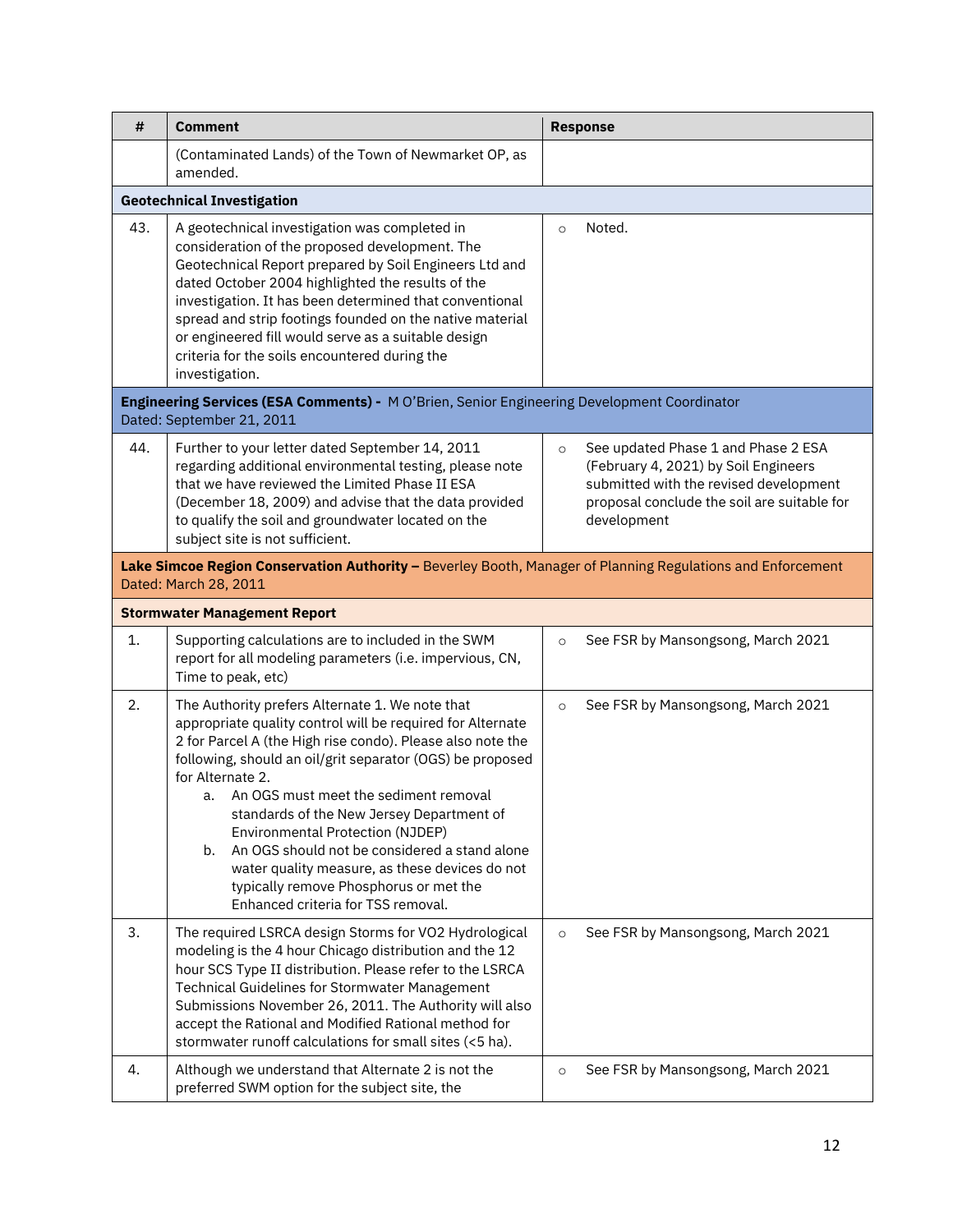| #   | <b>Comment</b>                                                                                                                                                                                                                                                                                                                                                                                                                                                                                                                                                                                                                                                    | <b>Response</b>                               |
|-----|-------------------------------------------------------------------------------------------------------------------------------------------------------------------------------------------------------------------------------------------------------------------------------------------------------------------------------------------------------------------------------------------------------------------------------------------------------------------------------------------------------------------------------------------------------------------------------------------------------------------------------------------------------------------|-----------------------------------------------|
|     | hydrological modeling method should be the same for<br>both parcels with appropriate summary tables showing<br>pre-development and post-development flows for each<br>parcel/outlet and site totals.                                                                                                                                                                                                                                                                                                                                                                                                                                                              |                                               |
| 5.  | In order to further review the hydraulic modeling, the<br>Authority will require the following additional items:<br>Modelling output with both the storm<br>a)<br>distributions previously noted.<br>The model output and calculations should be<br>b)<br>clearly identified as a pre-development or post-<br>development item.<br>A pre-development drainage plan<br>c)<br>Drainage plan catchments should correspond to<br>d)<br>the hydrological model<br>Modeling schematic supporting the VO2 model<br>e)<br>Digital copies of the hydrologic model input,<br>f)<br>output and storm files are required for review<br>and should be included with the report | See FSR by Mansongsong, March 2021<br>$\circ$ |
| 6.  | If the Rational or Rational Method is utilized, the runoff<br>coefficients are to be increased for return periods of<br>more than 10 years as per MTO Design Chart 1.07.                                                                                                                                                                                                                                                                                                                                                                                                                                                                                          | See FSR by Mansongsong, March 2021<br>$\circ$ |
| 7.  | The Regional and 100 year floodline are to be delineated<br>on Drawings GRA1, STM1, & STM2                                                                                                                                                                                                                                                                                                                                                                                                                                                                                                                                                                        | See FSR by Mansongsong, March 2021<br>$\circ$ |
| 8.  | Please confirm that the proposed Wet Pond is suitable<br>for the proposed development. The MOE guidelines<br>(Table 4.1) suggest a drainage area of greater than 5 ha<br>for a Wet Pond.                                                                                                                                                                                                                                                                                                                                                                                                                                                                          | See FSR by Mansongsong, March 2021<br>$\circ$ |
| 9.  | A geotechnical report regarding the suitability of the<br>proposed site for construction of a SWM pond will be<br>required.                                                                                                                                                                                                                                                                                                                                                                                                                                                                                                                                       | See FSR by Mansongsong, March 2021<br>$\circ$ |
| 10. | A scaled drawing for the SWM facility is to be included in<br>the report to confirm the preliminary grading and<br>provided storage.                                                                                                                                                                                                                                                                                                                                                                                                                                                                                                                              | See FSR by Mansongsong, March 2021<br>$\circ$ |
| 11. | The 5 <sup>th</sup> bullet in section 3.6 (page 13) should be revised<br>to note a 0.3, freeboard is required                                                                                                                                                                                                                                                                                                                                                                                                                                                                                                                                                     | See FSR by Mansongsong, March 2021<br>$\circ$ |
| 12. | An evaluation of the water balance for the site is to be<br>completed for the proposed development for review                                                                                                                                                                                                                                                                                                                                                                                                                                                                                                                                                     | See FSR by Mansongsong, March 2021<br>$\circ$ |
| 13. | A phosphorus loading study is to be completed for the<br>proposed development for review and included in the<br>SWM section of the report.                                                                                                                                                                                                                                                                                                                                                                                                                                                                                                                        | See FSR by Mansongsong, March 2021<br>$\circ$ |
| 14. | In addition to the above, the consultant is to<br>demonstrate that the proposed SWM design conforms<br>with the Lake Simcoe Protection Plan SWM Policies (4.8-<br>DP to 4.12 SA) and how this will be achieved.                                                                                                                                                                                                                                                                                                                                                                                                                                                   | See FSR by Mansongsong, March 2021<br>$\circ$ |
| 15. | We also have the following comments which can be<br>addressed at the detailed design stage. (Note: These<br>comments have been provided to assist future detailed                                                                                                                                                                                                                                                                                                                                                                                                                                                                                                 | See FSR by Mansongsong, March 2021<br>$\circ$ |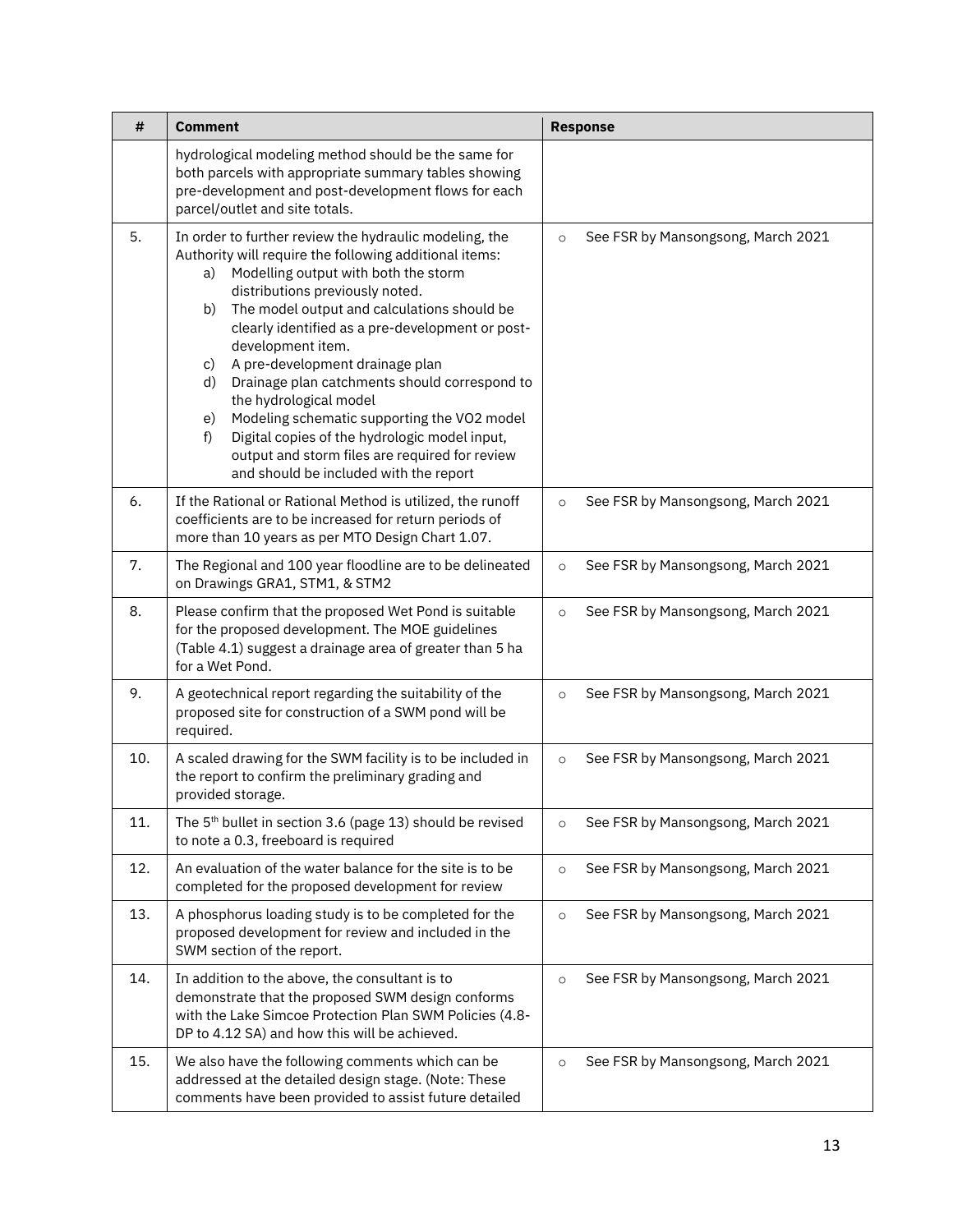| #   | <b>Comment</b>                                                                                                                                                                                                                                                                                                                                                                                                                                                                                                                                                                                                                             | <b>Response</b>                                                                 |
|-----|--------------------------------------------------------------------------------------------------------------------------------------------------------------------------------------------------------------------------------------------------------------------------------------------------------------------------------------------------------------------------------------------------------------------------------------------------------------------------------------------------------------------------------------------------------------------------------------------------------------------------------------------|---------------------------------------------------------------------------------|
|     | design submissions, however additional comments may<br>be provided during our detailed design review. Please<br>refer to the LSRCA Technical Guidelines for Stormwater<br>Management Submissions):                                                                                                                                                                                                                                                                                                                                                                                                                                         |                                                                                 |
| 16. | Please note that all geotechnical/structural<br>recommendations and details with respect to pond<br>berm, slopes, retaining walls, clay liners, and anti-<br>seepage collars (where applicable) should be included in<br>the SWM report and pond design drawing notes.                                                                                                                                                                                                                                                                                                                                                                     | See FSR by Mansongsong, March 2021<br>$\circ$                                   |
| 17. | Overland flow calculations will be required to ensure the<br>major system is safely conveyed overland to the SWM<br>facility. Overland flow routes are to be provided and<br>shown on the drawings as required.                                                                                                                                                                                                                                                                                                                                                                                                                            | See FSR by Mansongsong, March 2021<br>$\circ$                                   |
| 18. | The emergency spillway will need to convey the 100 year<br>uncontrolled flow from the pond.                                                                                                                                                                                                                                                                                                                                                                                                                                                                                                                                                | See FSR by Mansongsong, March 2021<br>$\circ$                                   |
| 19. | A SWM facility operations and maintenance manual<br>should be provided for review.                                                                                                                                                                                                                                                                                                                                                                                                                                                                                                                                                         | See FSR by Mansongsong, March 2021<br>$\circ$                                   |
| 20. | A landscape plan with planting strategy for the SWM<br>facility should be provided for review                                                                                                                                                                                                                                                                                                                                                                                                                                                                                                                                              | See FSR by Mansongsong, March 2021<br>$\circ$                                   |
| 21. | A permit will be required under Ontario Regulation<br>179/06 from the LSRCA for any works within the<br>regulated area                                                                                                                                                                                                                                                                                                                                                                                                                                                                                                                     | See FSR by Mansongsong, March 2021<br>$\circ$                                   |
| 22. | Please ask the consultant to provide a cover letter with<br>the next submission to summarize how each of the<br>above comments will be addressed. They should also<br>refer to the IMS number in any future correspondence.<br>All drawings are to be folded, and both reports and<br>drawings are signed by a professional engineer.                                                                                                                                                                                                                                                                                                      | N/A<br>$\circ$                                                                  |
| 23. | Comments on the Tree Plan which was included within<br>the FSR will follow under a separate letter.                                                                                                                                                                                                                                                                                                                                                                                                                                                                                                                                        | Noted<br>$\circ$                                                                |
|     | North South Environmental Inc Peer Review - Brent Tegler, Applied Ecologist<br>Dated: October 27, 2011                                                                                                                                                                                                                                                                                                                                                                                                                                                                                                                                     |                                                                                 |
| 24. | Prior to the final consideration of the application, the<br>Environmental Impact Study (EIS) prepared by Azimuth<br>(February 2008) should be refined to address a number<br>of deficiencies, in particular:<br>the EIS does not provide a substantive analysis<br>of the environment or the potential impacts that<br>may result from the proposed development;<br>the EIS has technical errors and is incomplete<br>$\blacksquare$<br>in its assessment of development impacts; the<br>EIS does not adequately address the<br>justification for the proposed amendment and<br>proposed restoration plan provisions as<br>outlined below. | See new Environmental Impact Statement<br>$\circ$<br>by GeoProcess, April 2021. |
| 25. | It is our understanding that some studies may have been<br>completed subsequent to the completion of the EIS. As                                                                                                                                                                                                                                                                                                                                                                                                                                                                                                                           | See new Environmental Impact Statement<br>$\circ$<br>by GeoProcess, April 2021. |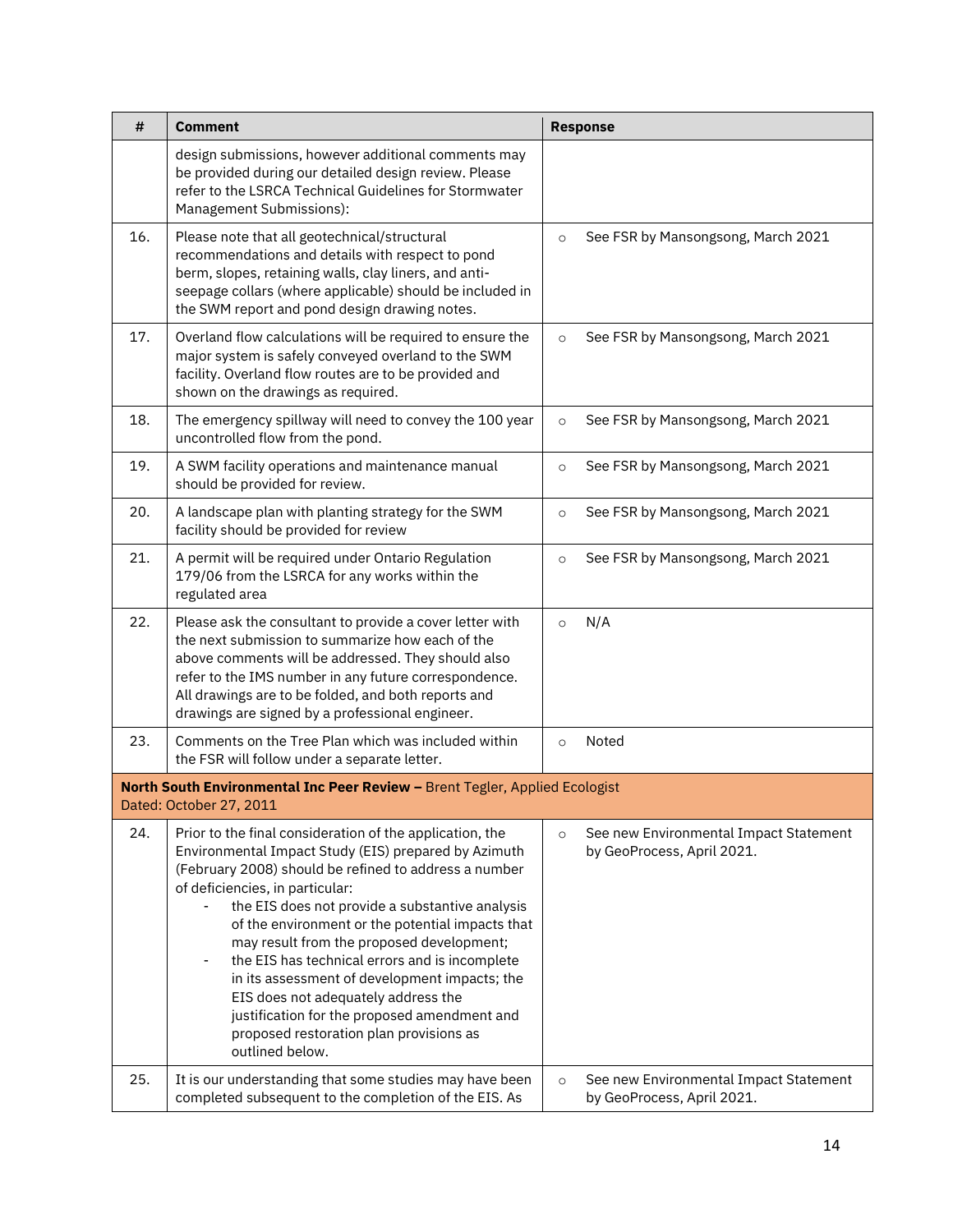| #   | <b>Comment</b>                                                                                                                                                                                                                                                                                                                                                                                                                                                                                                                                                                                                                                                                                                                                                                                                                                                                                                                                      | <b>Response</b>                                                                |
|-----|-----------------------------------------------------------------------------------------------------------------------------------------------------------------------------------------------------------------------------------------------------------------------------------------------------------------------------------------------------------------------------------------------------------------------------------------------------------------------------------------------------------------------------------------------------------------------------------------------------------------------------------------------------------------------------------------------------------------------------------------------------------------------------------------------------------------------------------------------------------------------------------------------------------------------------------------------------|--------------------------------------------------------------------------------|
|     | the EIS is the guiding document to characterize the<br>environment, to assess impacts associated with the<br>proposed development and to recommend appropriate<br>mitigation strategies the EIS must incorporate and report<br>on the most up-to-date and relevant information. As<br>such the final EIS should incorporate the findings of any<br>additional studies that may have been completed,<br>including studies related to storm water management,<br>geotechnical investigations regarding soil<br>characterization and slope stability, grading plans<br>showing proposed cut and fill requirements,<br>groundwater protection strategies and any additional<br>field studies and including field visits undertaken with<br>the Lake Simcoe Region<br>Conservation Authority.                                                                                                                                                            |                                                                                |
| 26. | The existing designation of Natural Heritage System<br>(NHS) for a portion of the subject property is appropriate<br>based on the available information as demonstrated by<br>the following:<br>the area meets the criteria to be included as<br>part of the Town's NHS as demonstrated by the<br>classification of the area as CUW1 (Cultural<br>Woodlands) as shown on Figure 2 of the EIS;<br>the area was defined as part of a NHS through<br>$\qquad \qquad \blacksquare$<br>the Town of Newmarket Natural Heritage Pilot<br>Project (February 2003); and<br>the area is identified as woodlot and is part of<br>-<br>the Town's NHS, as shown on Schedule B of the<br>Town's Official Plan.                                                                                                                                                                                                                                                   | See new Environmental Impact Statement<br>$\circ$<br>by GeoProcess, April 2021 |
| 27. | The EIS has not provided sufficient analysis and<br>justification to support removal of the NHS designation<br>to permit development. We note the following:<br>The general intent of the Official Plan is the<br>protection and enhancement of the "Natural<br>Heritage System. It is the objective of the NHS<br>policies to:<br>preserve the Town's woodlots as they<br>a)<br>are part of the Town's cultural heritage<br>and a valuable resource, providing<br>wildlife habitat and recreational<br>opportunities;<br>b) use the valleylands and Floodplain<br>areas of the East Holland River and its<br>tributaries to provide a linked natural<br>open space system for residents and<br>wildlife connecting many parts of the<br>Town;<br>preserve and enhance all elements of<br>C)<br>the Natural Heritage System, including<br>those on the south and west<br>boundaries of the Town that are<br>intended to serve as natural separators | See new Environmental Impact Statement<br>$\circ$<br>by GeoProcess, April 2021 |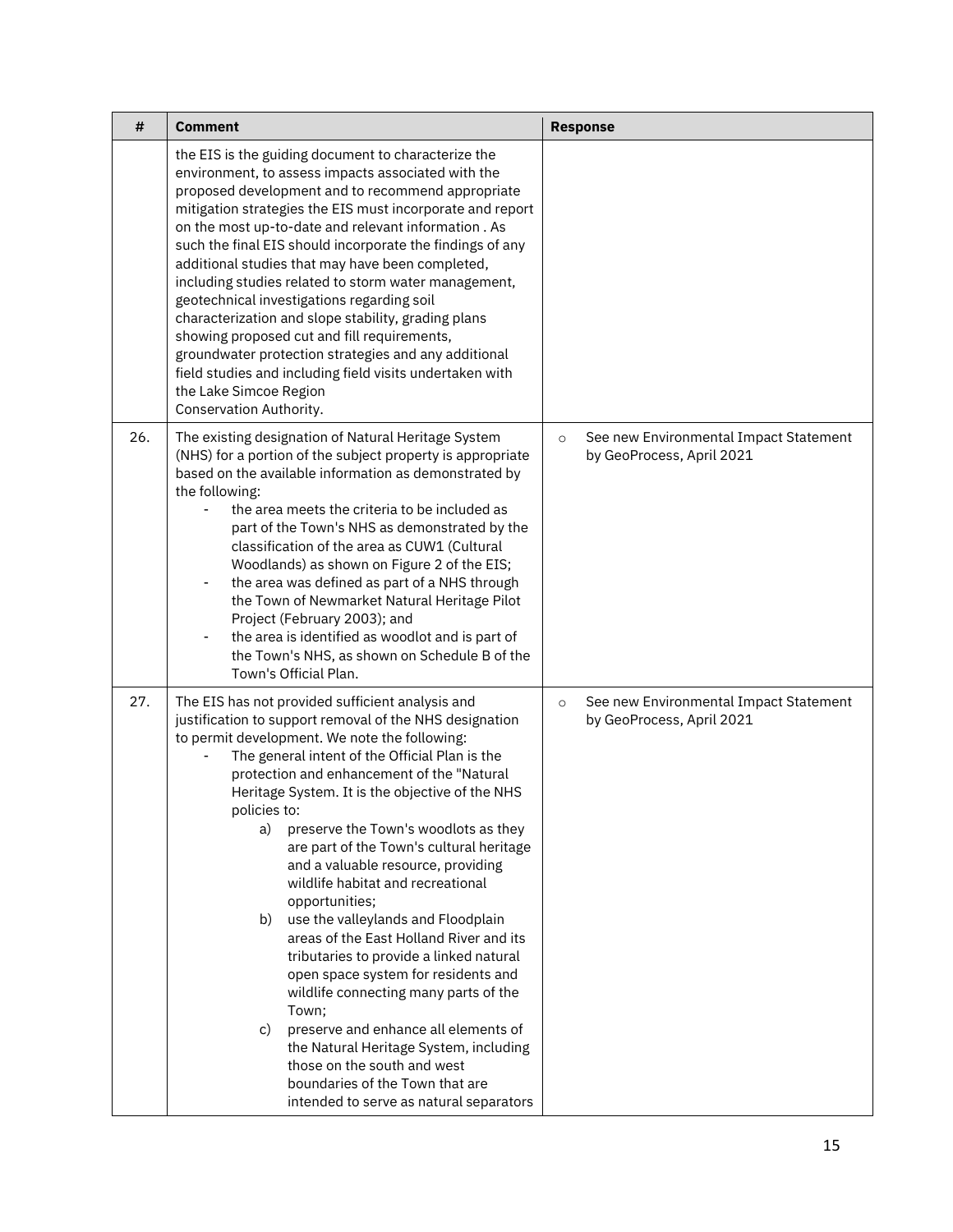| # | <b>Comment</b>                                                                          | <b>Response</b> |
|---|-----------------------------------------------------------------------------------------|-----------------|
|   | between the Town and neighbouring                                                       |                 |
|   | communities                                                                             |                 |
|   | maintain and enhance the ecological<br>d)<br>functions of the Natural Heritage          |                 |
|   | System, and encourage the restoration                                                   |                 |
|   | and enhancement of its functions                                                        |                 |
|   | where possible                                                                          |                 |
|   | preserve the cultural heritage aspects<br>e)                                            |                 |
|   | of the Natural Heritage System in                                                       |                 |
|   | addition to the ecological functions;                                                   |                 |
|   | and $\cdot$<br>f)<br>protect the Natural Heritage System                                |                 |
|   | from the negative effects of                                                            |                 |
|   | development through the use of                                                          |                 |
|   | appropriate management and                                                              |                 |
|   | mitigative techniques.                                                                  |                 |
|   | The applicant has proposed a change in                                                  |                 |
|   | designation to remove NHS to permit residential<br>development through an Official Plan |                 |
|   | Amendment (OPA). An OPA may be considered                                               |                 |
|   | by the Town provided they are supported by                                              |                 |
|   | appropriate justification and demonstrate that                                          |                 |
|   | the objectives of the Official Plan can be met                                          |                 |
|   | e.g., that the proposed development will                                                |                 |
|   | protect the NHS from negative effects and<br>mitigation or enhancement of the NHS is    |                 |
|   | addressed.                                                                              |                 |
|   | The EIS concludes development of the 0.7 ha<br>-                                        |                 |
|   | area designated NHS on Schedule A and                                                   |                 |
|   | "Woodlot" on Schedule B in the Town of                                                  |                 |
|   | Newmarket's Official Plan is appropriate for the<br>following reasons:                  |                 |
|   | a) the area consists of marginal habitat                                                |                 |
|   | for urban wildlife species and no                                                       |                 |
|   | longer supports natural vegetation                                                      |                 |
|   | communities; ·                                                                          |                 |
|   | b) the proposed development would not                                                   |                 |
|   | affect Provincially Significant<br>Wetlands, Areas of Natural and                       |                 |
|   | Scientific Interest, Significant                                                        |                 |
|   | Woodlands, Valley Lands, Wildlife                                                       |                 |
|   | Habitat or Fish Habitat on or adjacent                                                  |                 |
|   | of the property as defined by the                                                       |                 |
|   | Provincial Policy statement.                                                            |                 |
|   | The habitat of federally or provincially<br>C)<br>threatened or endangered species is   |                 |
|   | not affected by the proposed                                                            |                 |
|   | development plan;                                                                       |                 |
|   | Designation of the NHS is not<br>d)                                                     |                 |
|   | appropriate from a natural heritage                                                     |                 |
|   | perspective because:                                                                    |                 |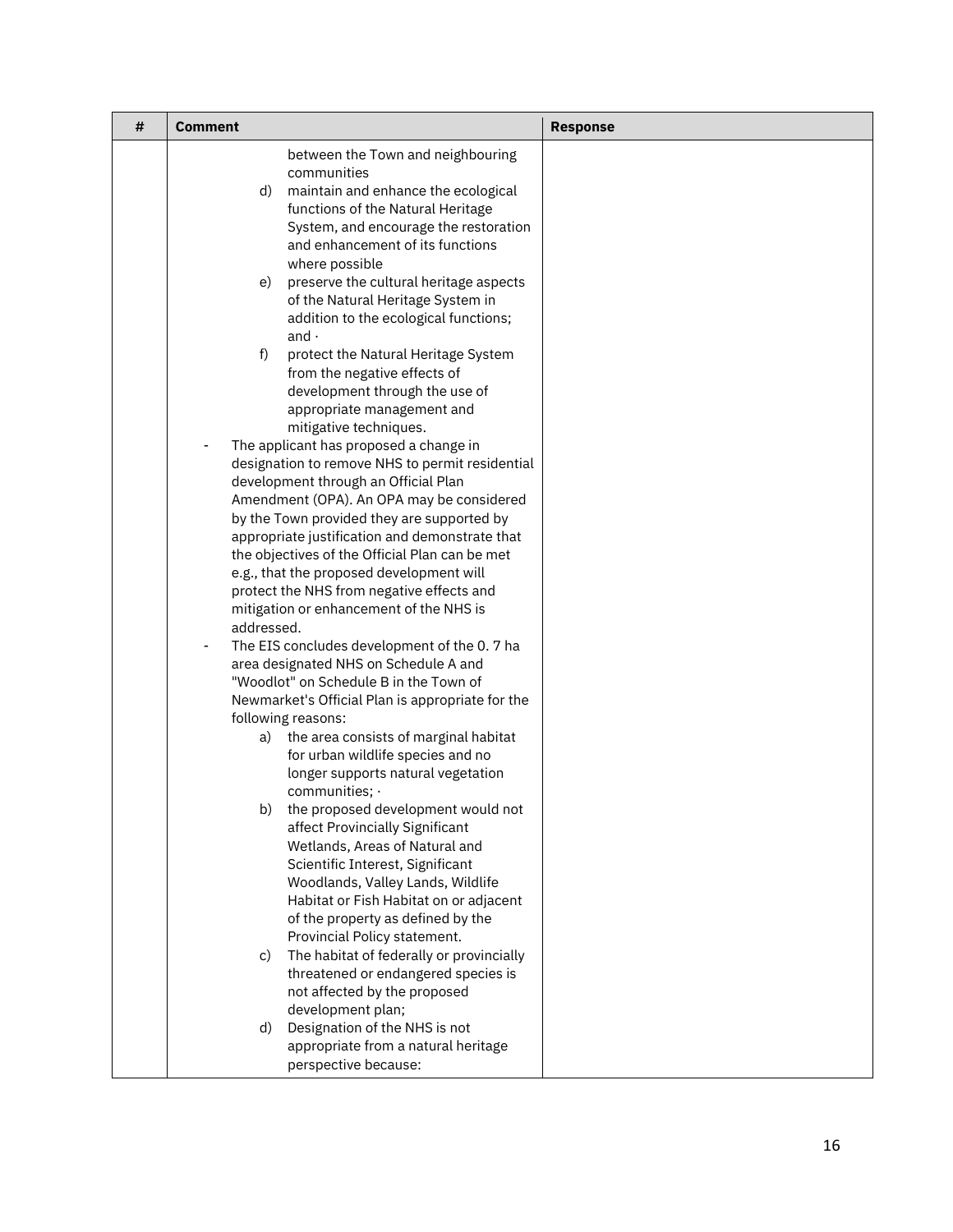| #   | <b>Comment</b>                                                                                                                                                                                                                                                                                                                                                                                                                                                                                                                                                                                                                                                                                                                                                                                         | <b>Response</b>                                                                                                          |
|-----|--------------------------------------------------------------------------------------------------------------------------------------------------------------------------------------------------------------------------------------------------------------------------------------------------------------------------------------------------------------------------------------------------------------------------------------------------------------------------------------------------------------------------------------------------------------------------------------------------------------------------------------------------------------------------------------------------------------------------------------------------------------------------------------------------------|--------------------------------------------------------------------------------------------------------------------------|
|     | i.<br>of the existing intensity of<br>development of the<br>surrounding lands; and<br>level of disturbance of the<br>ii.<br>natural environment of the<br>developable lands; and<br>the structure and composition<br>iii.<br>of the vegetation designated<br>as part of the Natural Heritage<br>System.<br>The EIS concludes that "The potential<br>$\qquad \qquad \blacksquare$<br>environmental impacts of development will be<br>negligible, providing all aspects of the proposed<br>development occur outside the designated<br>valley corridor and tree replacement as outlined<br>by in [sic] the mitigation measures is completed<br>post-construction".                                                                                                                                       |                                                                                                                          |
| 28. | The Tree Plan prepared by the proponent's arborist,<br>Cathy Bentley, is intended to meet Town of Newmarket<br>Tree Preservation, Protection, Replacement and<br>Enhancement policies and does not address the loss to<br>the NHS, nor should it be considered to mitigate the<br>replacement<br>of the NHS. [A Peer review of The Tree Plan prepared by<br>Cathy Bentley is being conducted by Ruurd van de Ven<br>(Arborvalley Urban Forestry Co. Inc.)].                                                                                                                                                                                                                                                                                                                                            | See new Environmental Impact Statement<br>$\circ$<br>including a new Tree Compensation Plan by<br>GeoProcess, March 2021 |
| 29. | The impact of development on the NHS, if permitted, will<br>result in environmental impacts that can not be<br>compensated for by the Tree Plan. A total of 76 plant<br>species, including 14 native tree species, (it is<br>recognized some of the native tree species present have<br>likely been planted and may be naturally regenerating<br>such as honey locust, black walnut and white spruce)<br>were recorded in the Cultural Woodland; these plants<br>include a variety of plant forms and include a tree<br>canopy, regenerating trees, tall and low shrubs, herbs,<br>and climbing plants. These plants function as an<br>ecological system, creating an ameliorated micro-<br>climate, woodland soils, and include a variety of niche<br>for fauna that live within the plant community. | See new Environmental Impact Statement<br>$\circ$<br>including a new Tree Compensation Plan by<br>GeoProcess, March 2021 |
| 30. | The Landscape Masterplan (Figures L1a and L1b)<br>identifies two polygons on the subject property as<br>"Natural Heritage Compensation Area" and "Additional<br>Natural Heritage Compensation Area". Both areas are<br>located below the top of slope within a portion of the<br>subject property that can not be developed. As such, the<br>identification of these areas does not constitute<br>compensation for the removal of NHS.                                                                                                                                                                                                                                                                                                                                                                 | See new Environmental Impact Statement<br>$\circ$<br>including a new Tree Compensation Plan by<br>GeoProcess, April 2021 |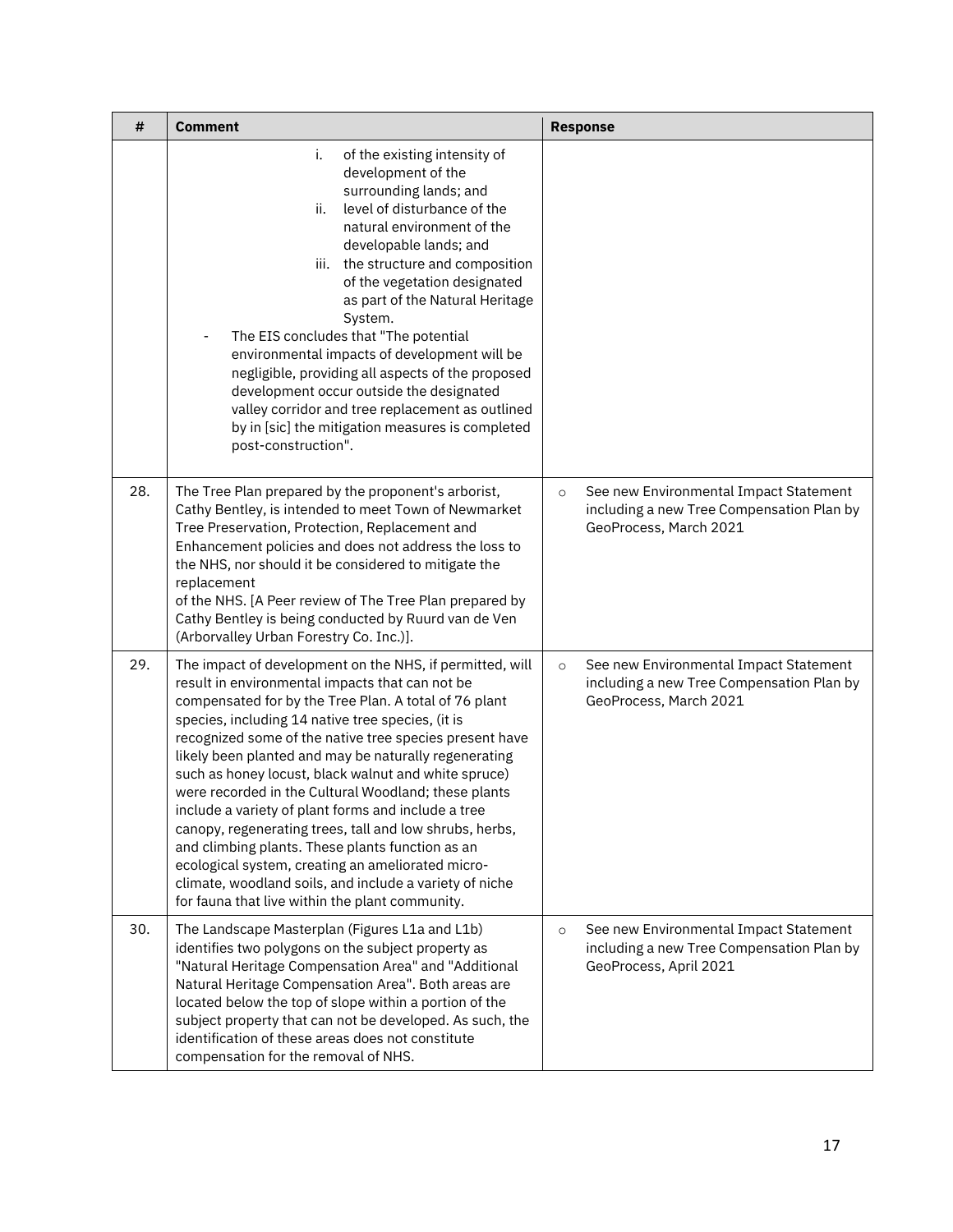| #   | <b>Comment</b>                                                                                                                                                                                                                                                                                                                                                                                                                                                                                                                                                                                                                                                                                                                                                                                                                                                                                                                                                                                                                                                                                                                                                                                                                                                                                                                                                                                                                                                                                                                                                                                                         | <b>Response</b>                                                                                                          |
|-----|------------------------------------------------------------------------------------------------------------------------------------------------------------------------------------------------------------------------------------------------------------------------------------------------------------------------------------------------------------------------------------------------------------------------------------------------------------------------------------------------------------------------------------------------------------------------------------------------------------------------------------------------------------------------------------------------------------------------------------------------------------------------------------------------------------------------------------------------------------------------------------------------------------------------------------------------------------------------------------------------------------------------------------------------------------------------------------------------------------------------------------------------------------------------------------------------------------------------------------------------------------------------------------------------------------------------------------------------------------------------------------------------------------------------------------------------------------------------------------------------------------------------------------------------------------------------------------------------------------------------|--------------------------------------------------------------------------------------------------------------------------|
| 31. | Subject to addressing the deficiencies in the EIS and<br>providing more substantive justification For "the removal<br>of areas designated NHS in the Official Plan, it is<br>recommended that, subject to the Town's approval, NHS<br>removal require compensation that provides reasonable<br>ecological compensation. In our opinion reasonable<br>ecological compensation may be demonstrated by<br>implementing one, or a combination of the two<br>strategies outlined below, such that, the ultimate<br>enhancement of the NHS is at a minimum, twice the size<br>of the area proposed to be removed from the NHS and<br>the location and size of the area selected is to the<br>satisfaction of the Town.                                                                                                                                                                                                                                                                                                                                                                                                                                                                                                                                                                                                                                                                                                                                                                                                                                                                                                       | See new Environmental Impact Statement<br>$\circ$<br>including a new Tree Compensation Plan by<br>GeoProcess, April 2021 |
| 32. | A. Off-site compensation - identify and secure for<br>protection an area offsite that meets the following<br>conditions:<br>i.<br>the area is, at a minimum, twice the size of the<br>area of NHS proposed for development;<br>ii.<br>in selecting an area for off-site compensation it<br>is recommended that the Town of Newmarket<br>Natural Heritage Pilot Project (LSRCA 2003)<br>report be consulted to consider selection of an<br>area for restoration identified as "low<br>functioning" on Map 9 Terrestrial Habitat<br>Landscape Analysis Existing Conditions (1999)<br><b>Total Scores;</b><br>iii.<br>the area selected for off-site compensation<br>contributes to the Town's NHS, for example by<br>restoring woodland adjacent to an existing<br>forest patch thereby providing additional core<br>forest or by restoring woodland between two<br>forest patches thereby providing ecological<br>linkage; and<br>a comprehensive restoration plan must be<br>iv.<br>developed and implemented at the applicant's<br>expense for the off-site compensation area to<br>restore a healthy, self-sustaining natural<br>ecosystem. The restoration plan shall include<br>the following:<br>ecological goals and objectives for the<br>a.<br>site that can be used to identify<br>measurable targets for<br>implementation;<br>control methods for invasive species<br>b.<br>present (if present);<br>planting methods (including native<br>c.<br>species, stock size, protection<br>measures, planting density, planting<br>locations, etc.) in sufficient detail to<br>implement the proposed restoration; | See new Environmental Impact Statement<br>$\circ$<br>including a new Tree Compensation Plan by<br>GeoProcess, April 2021 |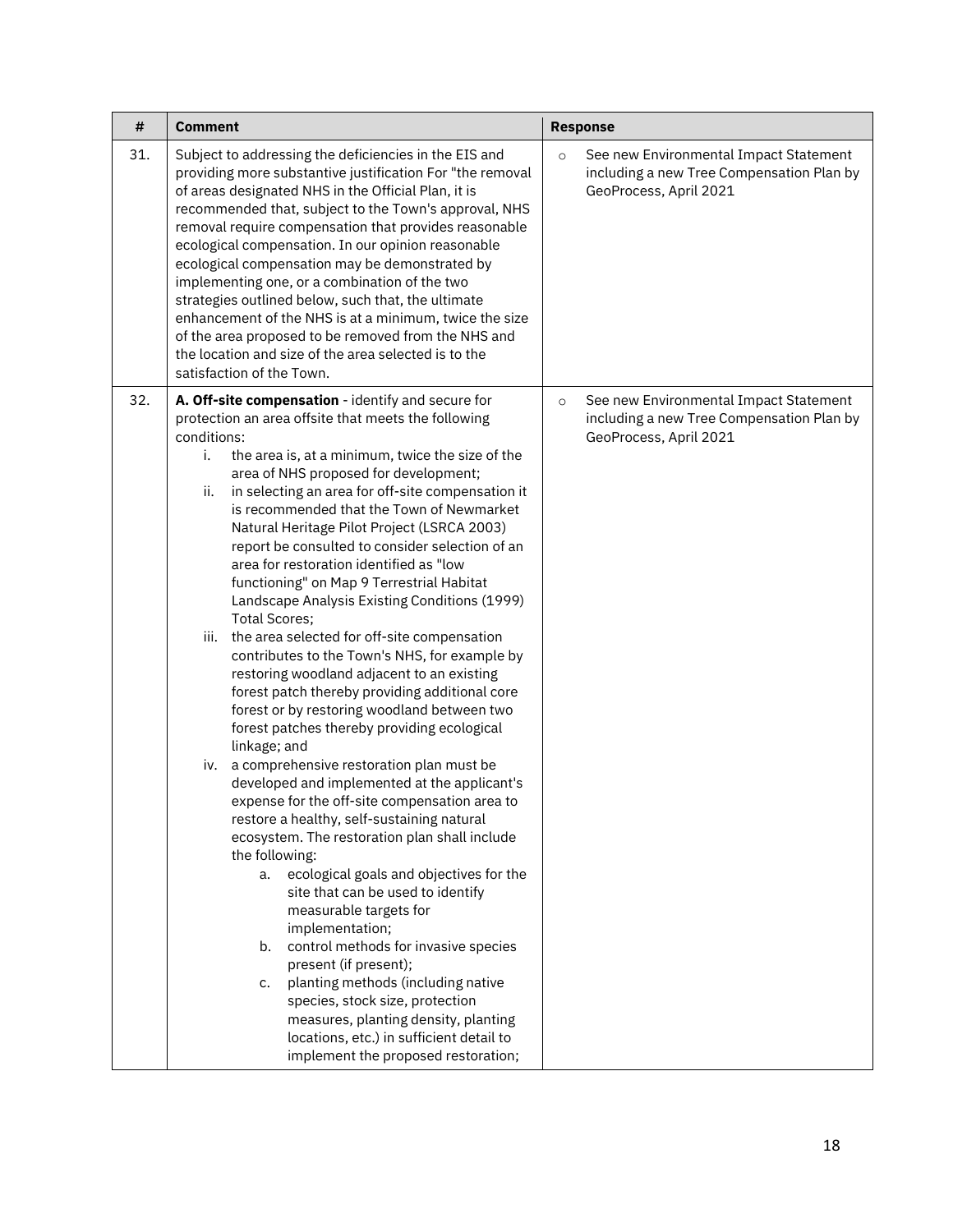| #   | <b>Comment</b>                                                                                                                                                                                                                                                                                                                                                                                                                                                                                                                                                                                                                                                                                                                                                                                                                                                                                                                                                                                                                                                                                                                                                                                                                       | <b>Response</b>                                                                                                          |
|-----|--------------------------------------------------------------------------------------------------------------------------------------------------------------------------------------------------------------------------------------------------------------------------------------------------------------------------------------------------------------------------------------------------------------------------------------------------------------------------------------------------------------------------------------------------------------------------------------------------------------------------------------------------------------------------------------------------------------------------------------------------------------------------------------------------------------------------------------------------------------------------------------------------------------------------------------------------------------------------------------------------------------------------------------------------------------------------------------------------------------------------------------------------------------------------------------------------------------------------------------|--------------------------------------------------------------------------------------------------------------------------|
|     | monitoring plan with clearly defined<br>d.<br>targets to measure progress and<br>success of restoration; and<br>adaptive management plan that is<br>e.<br>capable of responding to and<br>correcting issues identified by<br>monitoring.<br>prepare a cost estimate for implementation of<br>v.<br>the restoration plan and provide assurance<br>these funds will be available for<br>implementation; and<br>obtain approval from the Town in regard to the<br>vi.<br>following:<br>the area(s) selected to compensate<br>a.<br>development of the NHS;<br>b. the restoration plan prepared for<br>compensation areas;<br>the estimated cost of implementation;<br>c.<br>and<br>the proposed method of<br>d.<br>implementation or the provisions for<br>funding to the Town for<br>implementation by the Town.                                                                                                                                                                                                                                                                                                                                                                                                                       |                                                                                                                          |
| 33. | <b>OR</b><br>B. On-site compensation - develop a comprehensive on-<br>site restoration plan that meets the following conditions<br>the area for on-site restoration shall include all<br>i.<br>on-site areas designated for protection within<br>the subject property (i.e. buffer zone and valley<br>lands);<br>a comprehensive restoration plan must be<br>ii.<br>developed and implemented, at the expense of<br>the applicant, for the on-site compensation area<br>to restore a healthy, self-sustaining natural<br>ecosystem. The restoration plan shall, at a<br>minimum, include the following:<br>ecological goals and objectives for<br>a.<br>each of the ELC communities present;<br>control methods for invasive species<br>b.<br>present;<br>strategy for the removal of garbage<br>C.<br>where present;<br>conversion methods to restore native<br>d.<br>hardwoods within plantation areas;<br>planting methods (including native-<br>e.<br>species, stock size, protection<br>measures, planting density, planting<br>locations, etc.) in sufficient detail to<br>implement the proposed restoration;<br>monitoring plan with clearly defined<br>f.<br>targets to measure progress and<br>success of restoration; and | See new Environmental Impact Statement<br>$\circ$<br>including a new Tree Compensation Plan by<br>GeoProcess, April 2021 |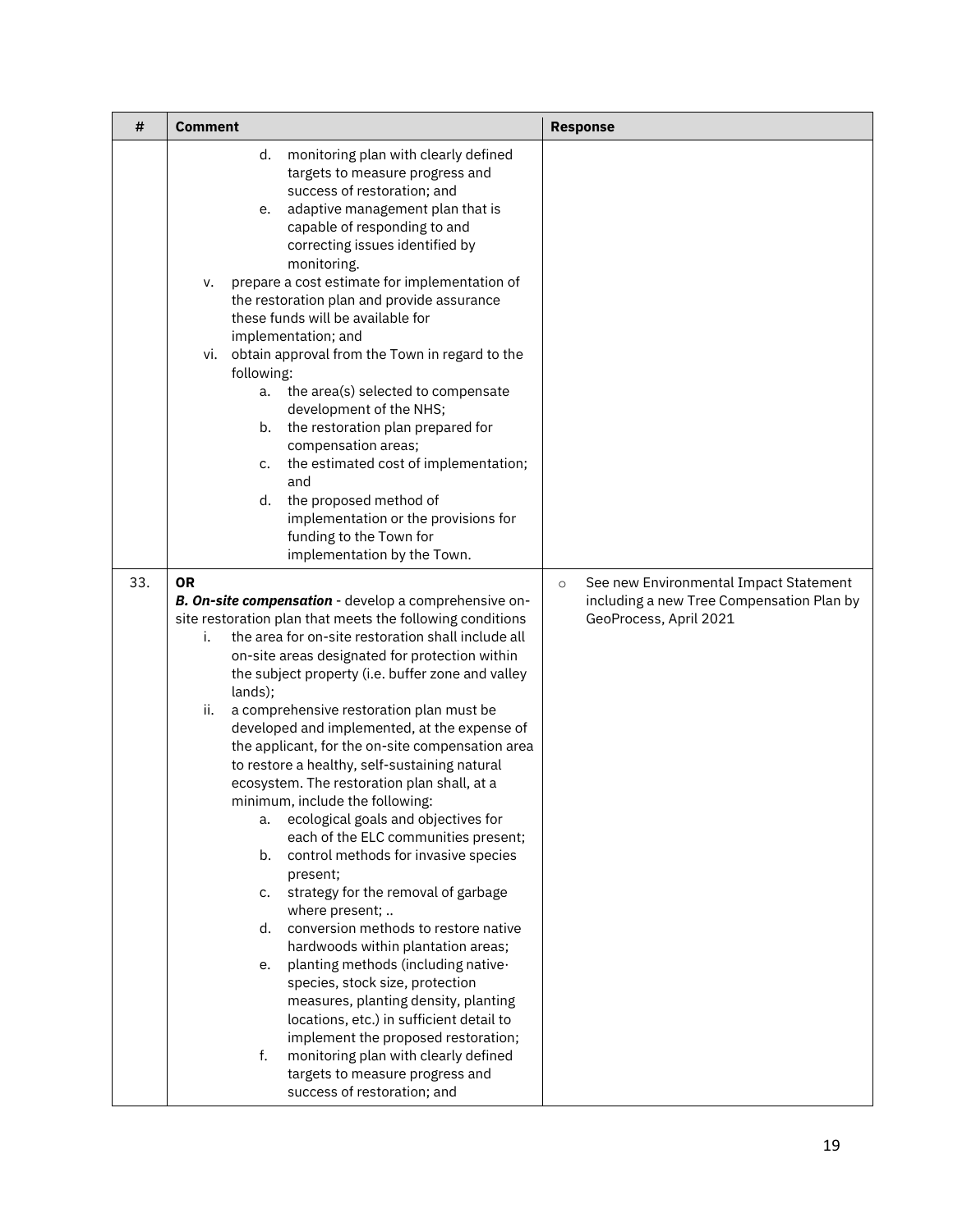| #      | <b>Comment</b>                                                                                                                                                                                                                                                                                                                                                                                                                                                                                                                                                                                                                                                                                    | <b>Response</b>                                                                                                          |
|--------|---------------------------------------------------------------------------------------------------------------------------------------------------------------------------------------------------------------------------------------------------------------------------------------------------------------------------------------------------------------------------------------------------------------------------------------------------------------------------------------------------------------------------------------------------------------------------------------------------------------------------------------------------------------------------------------------------|--------------------------------------------------------------------------------------------------------------------------|
|        | adaptive management plan that is<br>g.<br>capable of responding to and<br>correcting issues identified by<br>monitoring<br>prepare a cost estimate for implementation of<br>iii.<br>the restoration plan and provide assurance<br>these funds will be available for<br>implementation; and<br>obtain approval from the Town in regard to the<br>iv.<br>following:<br>the area(s) selected to compensate<br>a.<br>development of the NHS;<br>the restoration pl~ prepared for<br>b.<br>compensation areas;<br>the estimated cost of implementation;<br>c.<br>and<br>the proposed method of<br>d.<br>implementation or the provisions for<br>funding to the Town for<br>implementation by the Town. |                                                                                                                          |
| 34.    | <b>OR</b><br>C. Combination of Off-site and On-site compensation -<br>a combination of A and B to the satisfaction of the Town                                                                                                                                                                                                                                                                                                                                                                                                                                                                                                                                                                    | See new Environmental Impact Statement<br>$\circ$<br>including a new Tree Compensation Plan by<br>GeoProcess, April 2021 |
| report | Detailed Peer Review of Environmental Impact Study (February 2008) - comments follow section headings in                                                                                                                                                                                                                                                                                                                                                                                                                                                                                                                                                                                          |                                                                                                                          |
| 35.    | The EIS does not provide sufficient detail in regard to the<br>field methods used and dates when field investigations<br>were conducted.                                                                                                                                                                                                                                                                                                                                                                                                                                                                                                                                                          | See new Environmental Impact Statement<br>$\circ$<br>including a new Tree Compensation Plan by<br>GeoProcess, April 2021 |
| 36.    | The EIS makes a technically incorrect reference to<br>Ontario's Provincial Policy stating development and site<br>alteration may be permitted in Significant Habitat of<br>Endangered or Threatened Species and in Significant<br>Wetlands. Whereas the PPS (2005) states development<br>and site alteration shall not be permitted in these areas.                                                                                                                                                                                                                                                                                                                                               | Noted.<br>$\circ$                                                                                                        |
| 37.    | The EIS provides Town of Newmarket Official Plan<br>Schedules in Appendix A and Lake Simcoe Region<br>Conservation Authority Information in Appendix B<br>without an overlay showing the location of the subject<br>property. It would be beneficial for the EIS to include<br>figures showing information at a scale that allows<br>meaningful review of the subject property.                                                                                                                                                                                                                                                                                                                   | See new Environmental Impact Statement<br>$\circ$<br>including a new Tree Compensation Plan by<br>GeoProcess, April 2021 |
| 38.    | The EIS identifies hydrostratigraphic units in the text<br>which the report states are presented in report as Figure<br>4 (the actual figure number is 3). There does not appear<br>to be a correlation between the text and the figure and<br>there is no overlay showing the location of the subject<br>property in relation to the information provided on the<br>figure.                                                                                                                                                                                                                                                                                                                      | See new Environmental Impact Statement<br>$\circ$<br>including a new Tree Compensation Plan by<br>GeoProcess, April 2021 |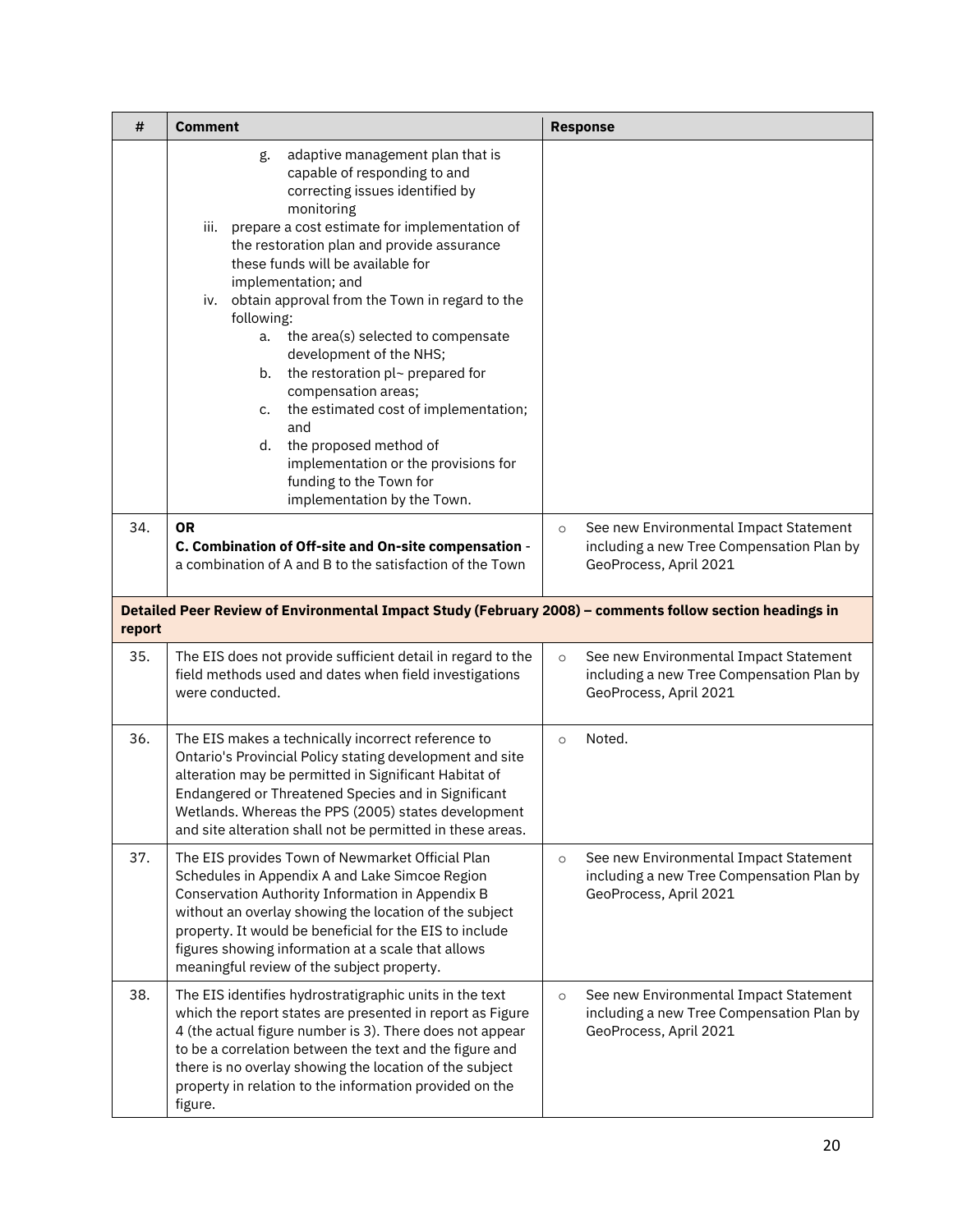| #   | <b>Comment</b>                                                                                                                                                                                                                                                                                                                                                                                                                                                                                                                                                           | <b>Response</b>                                                                              |
|-----|--------------------------------------------------------------------------------------------------------------------------------------------------------------------------------------------------------------------------------------------------------------------------------------------------------------------------------------------------------------------------------------------------------------------------------------------------------------------------------------------------------------------------------------------------------------------------|----------------------------------------------------------------------------------------------|
| 39. | The EIS provides information on ground water<br>elevations, ground water flow direction, soil infiltration<br>capacity without providing a reference for this<br>information.                                                                                                                                                                                                                                                                                                                                                                                            | See FSR by Mansongsong, March 2021<br>$\circ$                                                |
| 40. | The EIS provides inconsistent information in regard to<br>soils, which are referred to as "clayey" in paragraph one<br>on page eight, and later as "sand loam soils" in<br>paragraph four on page eight.                                                                                                                                                                                                                                                                                                                                                                 | See Geotechnical Studies submitted in<br>$\circ$<br>support of revised development proposal. |
| 41. | The EIS should review and provide a summary of the<br>available information in regard to an Environmental Site<br>Assessment based on the EIS statement "There were<br>areas of the property that was occupied by areas of fill<br>and fill storage that may have not been wholly from the<br>property".                                                                                                                                                                                                                                                                 | See Geotechnical Studies submitted in<br>$\circ$<br>support of revised development proposal. |
| 42. | In characterizing existing conditions of the subject<br>property the EIS should not make statements regarding<br>the proposed development. Statements such as "The<br>valley corridor feature to be retained  " (page 6), "<br>this storm water runoff will be directed to municipal<br>sewers." (page 8), "There is no development proposed<br>within this area." (page 11). Discussion of the proposed<br>development, including the assessment of impacts and<br>mitigation strategies should not be included within a<br>section characterizing existing conditions. | See FSR by Mansongsong, March 2021<br>$\circ$                                                |
| 43. | In its characterization of the proposed development the<br>EIS indicates there are several studies yet to be<br>completed, these include storm water management,<br>geotechnical investigation regarding soil<br>characterization, slope stability, grading requirements<br>and groundwater<br>protection. The EIS can not be considered complete<br>without a review and analysis of these studies in order to<br>provide a complete assessment of development impacts<br>and to recommend appropriate mitigation and<br>monitoring plans.                              | See FSR by Mansongsong, March 2021<br>$\circ$                                                |
| 44. | The EIS must review relevant supporting studies related<br>to surface and groundwater and storm water<br>management surface to provide an assessment of the<br>pre and post development water balance in relation to<br>infiltration and surface and groundwater flow to the<br>adjacent<br>watercourse in order to assess impacts and outline<br>protection and mitigation strategies for the natural<br>features and functions present.                                                                                                                                | See FSR by Mansongsong, March 2021<br>$\circ$                                                |
| 45. | The EIS must discuss storm water management in<br>relation to the implementation of Low Impact<br>Development measures, management of clean storm<br>water from roof tops and rear yards, the creation of<br>swales that collect and direct clean surface water runoff,<br>the location of                                                                                                                                                                                                                                                                               | See FSR by Mansongsong, March 2021<br>$\circ$                                                |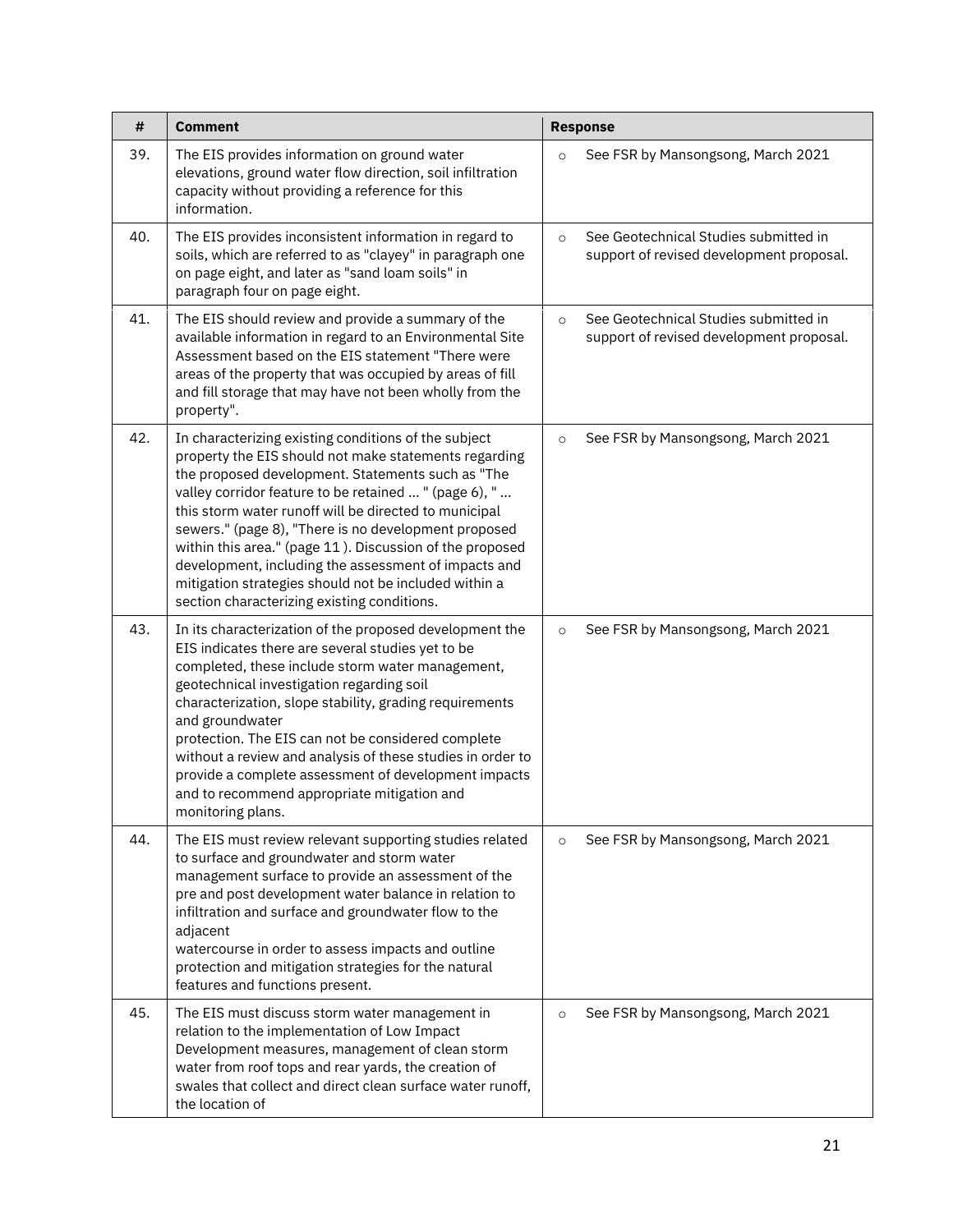| #   | <b>Comment</b>                                                                                                                                                                                                                                                                                                                                                                                                                                                                                                                                                                                                                                                                                                | <b>Response</b>                                                                                                          |
|-----|---------------------------------------------------------------------------------------------------------------------------------------------------------------------------------------------------------------------------------------------------------------------------------------------------------------------------------------------------------------------------------------------------------------------------------------------------------------------------------------------------------------------------------------------------------------------------------------------------------------------------------------------------------------------------------------------------------------|--------------------------------------------------------------------------------------------------------------------------|
|     | the proposed storm water pond, storm water quality<br>treatment, storm water quantity control to the adjacent<br>watercourse and the location and design of the storm<br>water outlet:                                                                                                                                                                                                                                                                                                                                                                                                                                                                                                                        |                                                                                                                          |
| 46. | The EIS cannot be considered complete without a review<br>and analysis of the studies noted above in order to<br>provide a complete assessment of development impacts<br>and to recommend appropriate mitigation and<br>monitoring plans.                                                                                                                                                                                                                                                                                                                                                                                                                                                                     | See FSR by Mansongsong, March 2021<br>$\circ$                                                                            |
| 47. | Section 6.0 of the EIS does not provide a figure showing<br>the footprint of the proposed development overlaid on<br>the natural features and functions of the subject<br>property to permit an analysis of environmental impacts.                                                                                                                                                                                                                                                                                                                                                                                                                                                                            | See new Environmental Impact Statement<br>$\circ$<br>including a new Tree Compensation Plan by<br>GeoProcess, April 2021 |
| 48. | Section 6.1 of the EIS provides an evaluation of<br>environmental impacts in a planning context for polices<br>of the Province, Region of York, Town of Newmarket and<br>Lake Simcoe Region Conservation Authority. In regard to<br>the Town's policies section 6.1.3 of the EIS notes a<br>portion of the property is designated Natural Heritage<br>System but does not provide an evaluation of the<br>development policies associated with this Official Plan<br>designation in the context of the environmental impacts<br>arising from the proposed development.                                                                                                                                        | See new Environmental Impact Statement<br>$\circ$<br>including a new Tree Compensation Plan by<br>GeoProcess, April 2021 |
| 49. | Section 6.2.1 states "The land use will change from an<br>undeveloped old field to residential land use.". Whereas<br>the EIS should refer to an overlay figure (not provided)<br>that would show the proposed development (as shown<br>in figure SP1 provided at the end of the EIS report) will<br>result in a land use change from CUP3-3, CUW1 and<br>CUM1-1 to residential land use.                                                                                                                                                                                                                                                                                                                     | See new Environmental Impact Statement<br>$\circ$<br>including a new Tree Compensation Plan by<br>GeoProcess, April 2021 |
| 50. | Section 6.2.2 states"  development of the subject<br>property will have limited impact on the existing<br>adjacent land uses." The EIS should provide a complete<br>assessment of environmental impacts, including details<br>of the "limited impact' and mitigation and monitoring<br>measures that may be taken to reduce impacts.                                                                                                                                                                                                                                                                                                                                                                          | See new Environmental Impact Statement<br>$\circ$<br>including a new Tree Compensation Plan by<br>GeoProcess, April 2021 |
| 51. | Section 6.2.2 includes a discussion of passive recreation<br>use within the valley corridor (presumably referring to<br>areas both on and off the property). Environmental<br>impacts associated with human use and pets are<br>considered unavoidable and it is suggested there are no<br>mitigation options. This is not an adequate assessment<br>of environmental impacts within the valley corridor and<br>the EIS should make an effort to discuss the wide range<br>of mitigation options that could be recommended<br>(buffers, fencing, restoration, removal of exotic species,<br>trail systems, signage, access points, and public<br>information/education handbook. for new residents,<br>etc.). | See new Environmental Impact Statement<br>$\circ$<br>including a new Tree Compensation Plan by<br>GeoProcess, April 2021 |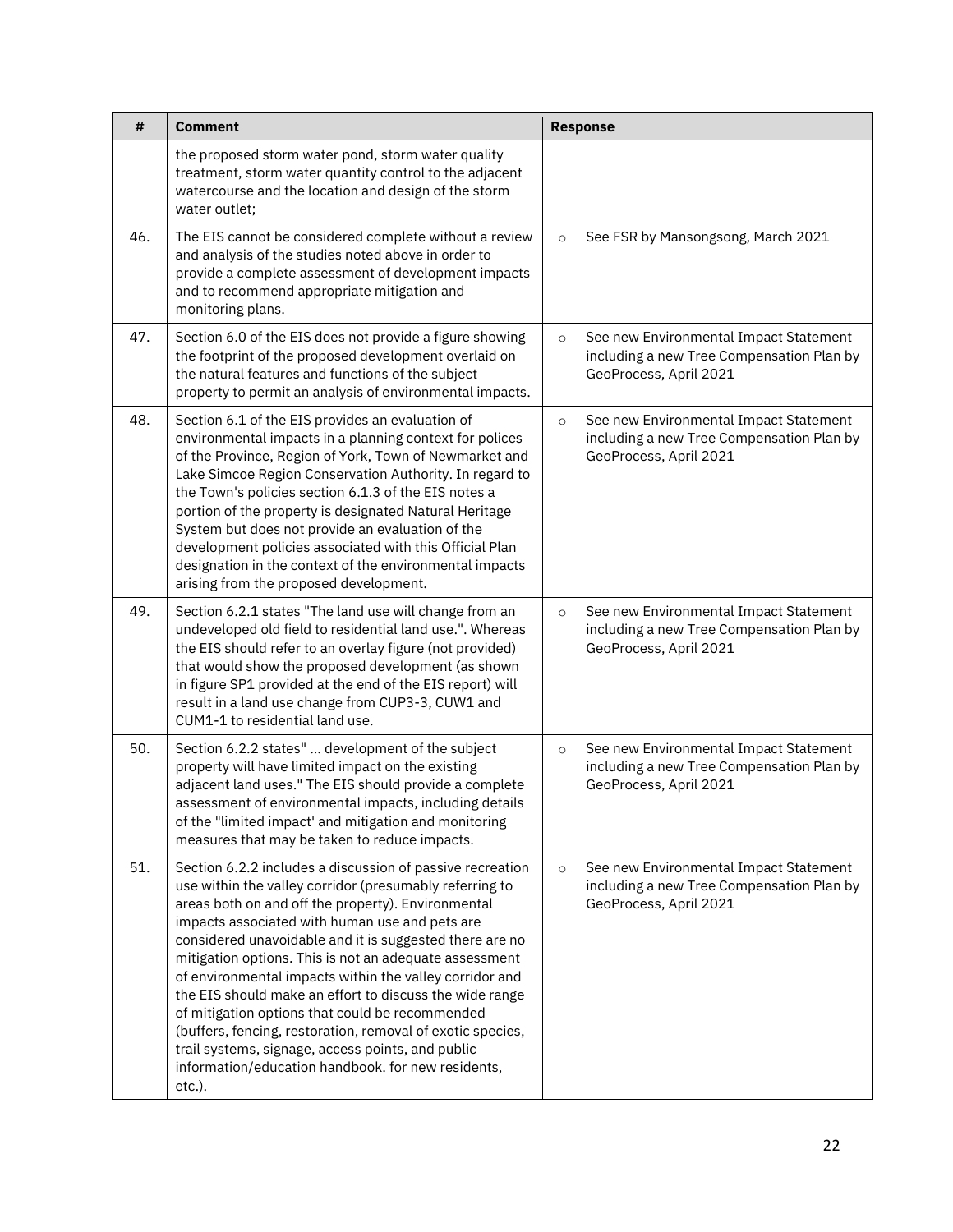| #   | <b>Comment</b>                                                                                                                                                                                                                                                                                                                                                                                                                                                                                                                                                                                                                                                                                                                                                                                                       |         | <b>Response</b>                                                                                               |
|-----|----------------------------------------------------------------------------------------------------------------------------------------------------------------------------------------------------------------------------------------------------------------------------------------------------------------------------------------------------------------------------------------------------------------------------------------------------------------------------------------------------------------------------------------------------------------------------------------------------------------------------------------------------------------------------------------------------------------------------------------------------------------------------------------------------------------------|---------|---------------------------------------------------------------------------------------------------------------|
| 52. | Section 6.4 indicates ground water investigations will be<br>completed by future geotechnical investigations. The EIS<br>can not be considered complete without review and<br>incorporation of the results of ground water studies.                                                                                                                                                                                                                                                                                                                                                                                                                                                                                                                                                                                  | $\circ$ | See Source Water Protection report.                                                                           |
| 53. | Section 6.5 provides a poor assessment of<br>environmental impact on vegetation. This section is<br>poorly organized, including information that would more<br>appropriately be included in other sections of the EIS<br>including sections on existing conditions and the<br>proposed mitigation strategy. This section would also<br>benefit by providing a sub-section outlining the findings<br>of the arborist's report                                                                                                                                                                                                                                                                                                                                                                                         | $\circ$ | See new Environmental Impact Statement<br>including a new Tree Compensation Plan by<br>GeoProcess, April 2021 |
| 54. | Section 6.5 has not assessed the impact of development<br>on the vegetation communities CUP3-3 and CUM1-1.                                                                                                                                                                                                                                                                                                                                                                                                                                                                                                                                                                                                                                                                                                           | $\circ$ | See new Environmental Impact Statement<br>including a new Tree Compensation Plan by<br>GeoProcess, April 2021 |
| 55. | Section 6.6 states "There will be no impacts on existing<br>wildlife populations  ". Report section 4.5 documents<br>wildlife present within the subject property suggesting<br>the proposed development within areas of CUP3-3,<br>CUW1 and CUM1-1 will in fact impact animal habitat that<br>will result in an impact to some wildlife. The EIS should<br>state what impact on wildlife is likely to occur as a result<br>of the proposed development, this should include an<br>assessment of direct impacts due to loss of habitat and<br>potential indirect impacts on adjacent lands. The EIS<br>should then make an assessment of the significance of<br>the wildlife impact, recommend mitigation strategies<br>where possible to confirm the proposed development<br>conforms with all applicable policies. | $\circ$ | See new Environmental Impact Statement<br>including a new Tree Compensation Plan by<br>GeoProcess, April 2021 |
| 56. | Section 6.7 states "There will be no impact on the<br>watercourse feature and associated fisheries  ". Due to<br>the fact storm water management was not reviewed and<br>incorporated in the EIS it is not possible for the EIS to<br>state there will be no impacts on the watercourse and<br>associated fisheries. The EIS should consider the<br>contribution of surface and ground water to the<br>watercourse pre and post development to assess<br>development impacts and recommend                                                                                                                                                                                                                                                                                                                           | $\circ$ | See new Environmental Impact Statement<br>including a new Tree Compensation Plan by<br>GeoProcess, April 2021 |
| 57. | Section 7 includes the reference Galvin et al. 2000 in the<br>context of defining "specimen trees". It is unclear why a<br>reference discussing Maryland's Forest Conservation Act<br>would be used to determine an appropriate definition for<br>specimen trees in southern Ontario. Maryland is located<br>over 700 km to the south of Newmarket and represents<br>a very different ecozone.                                                                                                                                                                                                                                                                                                                                                                                                                       | $\circ$ | See new Environmental Impact Statement<br>including a new Tree Compensation Plan by<br>GeoProcess, April 2021 |
| 58. | Section 7 should summarize the recommendations of<br>the arborist's report.                                                                                                                                                                                                                                                                                                                                                                                                                                                                                                                                                                                                                                                                                                                                          | $\circ$ | See new Environmental Impact Statement<br>including a new Tree Compensation Plan by<br>GeoProcess, April 2021 |